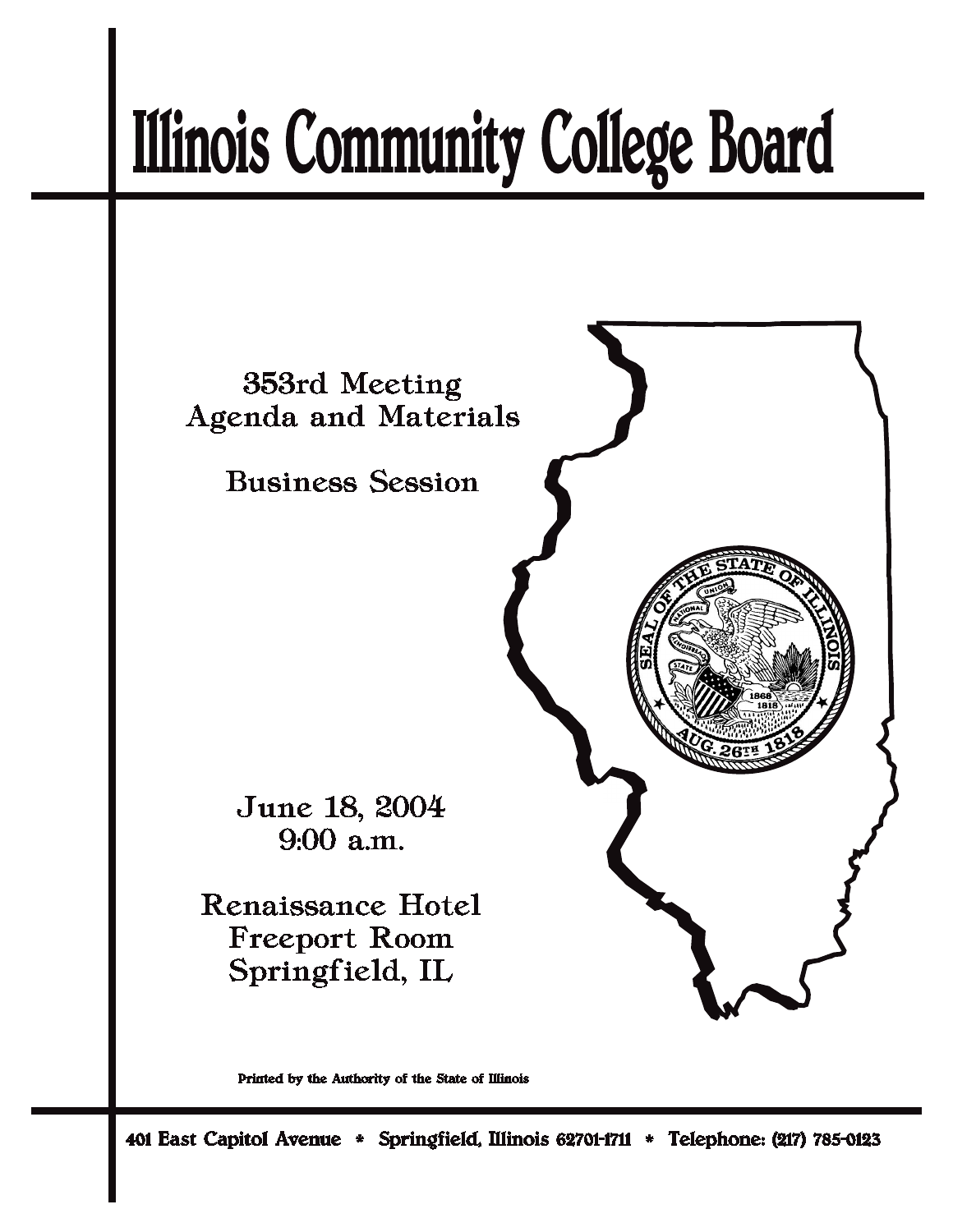Agenda 353rd Meeting of the Illinois Community College Board Business Session Springfield Renaissance Hotel Freeport Room Springfield, Illinois June 18, 2004

*Committee Meetings Meeting Site* 7:30 a.m. - Adult Education Transition Committee Executive Board Room, 2<sup>nd</sup> Floor<br>Governor's Cabinet Room, 8:00 a.m. - Budget and Finance Committee 2nd Floor

|    | $9:00 - 12:00$ noon - Business Meeting                                                                                                                                                                                                                       | <u>Page</u> |  |  |
|----|--------------------------------------------------------------------------------------------------------------------------------------------------------------------------------------------------------------------------------------------------------------|-------------|--|--|
| 1. | Roll Call and Declaration of Quorum                                                                                                                                                                                                                          |             |  |  |
| 2. | Announcements and Remarks by Guy Alongi, Chair                                                                                                                                                                                                               |             |  |  |
| 3. | Election of Illinois Community College Board Vice Chair<br>for Fiscal Year 2005                                                                                                                                                                              |             |  |  |
| 4. | <b>Committee Reports</b>                                                                                                                                                                                                                                     |             |  |  |
|    | 4.1<br><b>Adult Education and Family Literacy Committee</b><br>4.2<br><b>Budget and Finance Committee</b>                                                                                                                                                    |             |  |  |
| 5. | President/CEO's Report                                                                                                                                                                                                                                       |             |  |  |
| 6. | <b>Advisory Organizations</b>                                                                                                                                                                                                                                |             |  |  |
|    | 6.1<br>Adult Education and Family Literacy Advisory Council<br>6.2<br>Illinois Community College Trustees Association<br>6.3<br><b>Presidents Council</b><br>6.4<br>Illinois Community College Faculty Association<br>6.5<br><b>Student Advisory Council</b> |             |  |  |
| 7. | Recommendations of the Adult Education and<br>Family Literacy Funding Study Task Force                                                                                                                                                                       |             |  |  |
| 8. | Illinois Community College System Programs and<br>Services for Underrepresented Groups<br>$3 - 7$                                                                                                                                                            |             |  |  |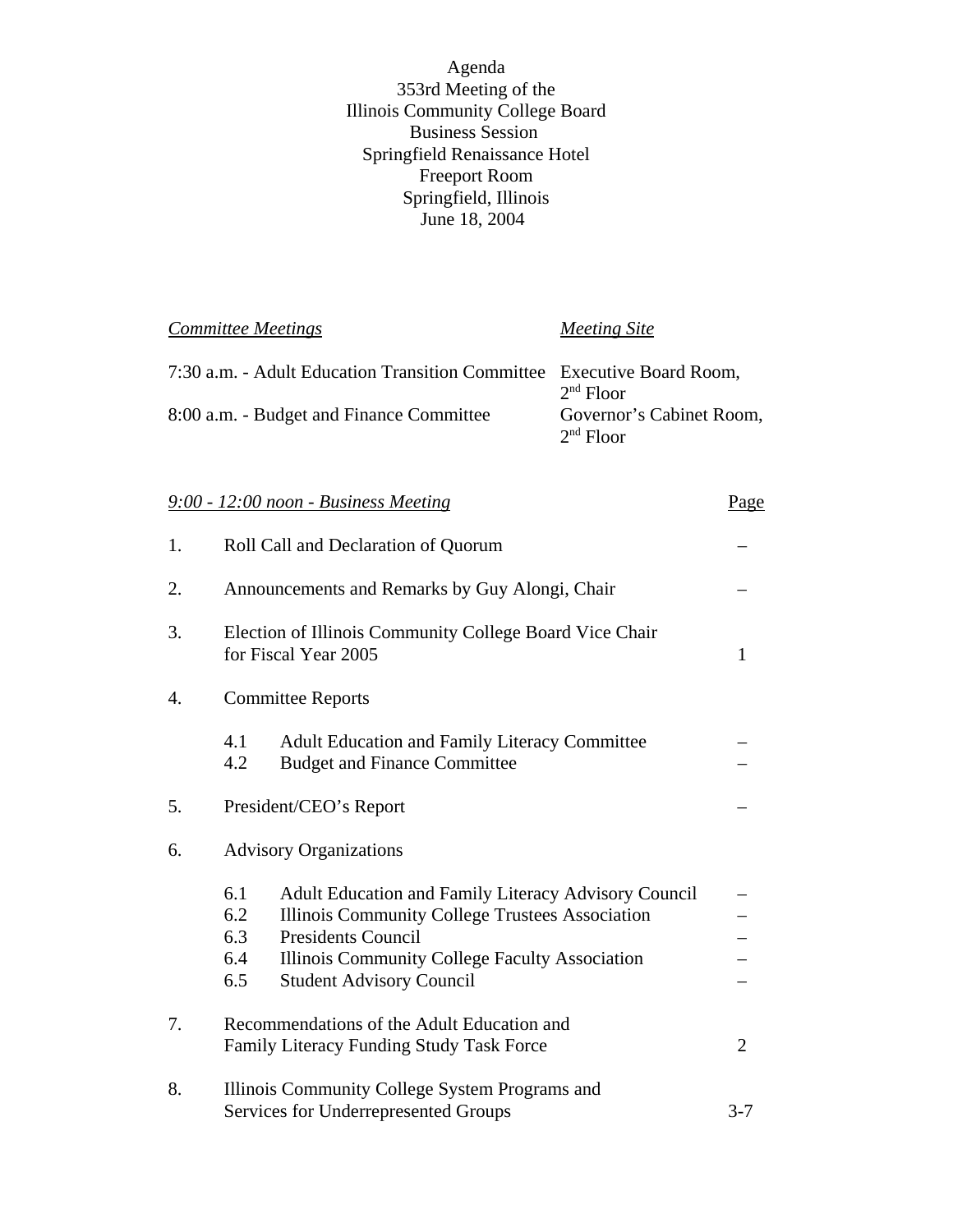#### Agenda 353rd Meeting of the Illinois Community College Board

|     |                          |                                                                       | Page      |  |  |
|-----|--------------------------|-----------------------------------------------------------------------|-----------|--|--|
| 9.  | <b>Consent Agenda</b>    |                                                                       |           |  |  |
|     | 9.1                      | Minutes of the May 21, 2004 ICCB Meeting/                             |           |  |  |
|     |                          | <b>Work Session</b>                                                   | $8-16$    |  |  |
|     | 9.2                      | Minutes of the May 27, 2004 ICCB Special Meeting                      |           |  |  |
|     |                          | via Videoconference/Telephone Conference                              | $17 - 18$ |  |  |
|     | 9.3                      | <b>Review of Executive Session Minutes</b>                            | 19        |  |  |
|     | 9.4                      | Contracts for the Illinois Community College                          |           |  |  |
|     |                          | <b>Board Office</b>                                                   |           |  |  |
|     | 9.5                      | Authorization to Enter into Interagency                               |           |  |  |
|     |                          | Contracts/Agreements                                                  |           |  |  |
|     | 9.6                      | Authorization to Transfer Funds Among Line Items                      |           |  |  |
|     | 9.7                      | Authorization to Set Salary Levels and Salary Ranges                  |           |  |  |
|     | 9.8                      | Illinois Community College Board Fiscal Year 2006                     |           |  |  |
|     | 9.9                      | <b>Calendar of Meetings</b>                                           | $20 - 21$ |  |  |
|     |                          | Illinois Community College Board Recognition<br>of Community Colleges | $22 - 24$ |  |  |
|     | 9.10                     | Proposed Illinois Community College Board                             |           |  |  |
|     |                          | Guidebook                                                             |           |  |  |
|     | 9.11                     | New Units of Instruction                                              | $25-29$   |  |  |
|     | 9.12                     | Proposed Amendments to Illinois Community College                     |           |  |  |
|     |                          | Rules Concerning Midterm Certification of Students                    |           |  |  |
|     |                          | for State Funding (Initial Approval)                                  | $30 - 32$ |  |  |
|     |                          |                                                                       |           |  |  |
| 10. |                          | <b>Information Items</b>                                              |           |  |  |
|     |                          |                                                                       |           |  |  |
|     | 10.1                     | <b>Fiscal Year 2004 Financial Statements</b>                          |           |  |  |
| 11. | <b>Other Business</b>    |                                                                       |           |  |  |
|     |                          |                                                                       |           |  |  |
| 12. | <b>Executive Session</b> |                                                                       |           |  |  |
| 13. | Adjournment              |                                                                       |           |  |  |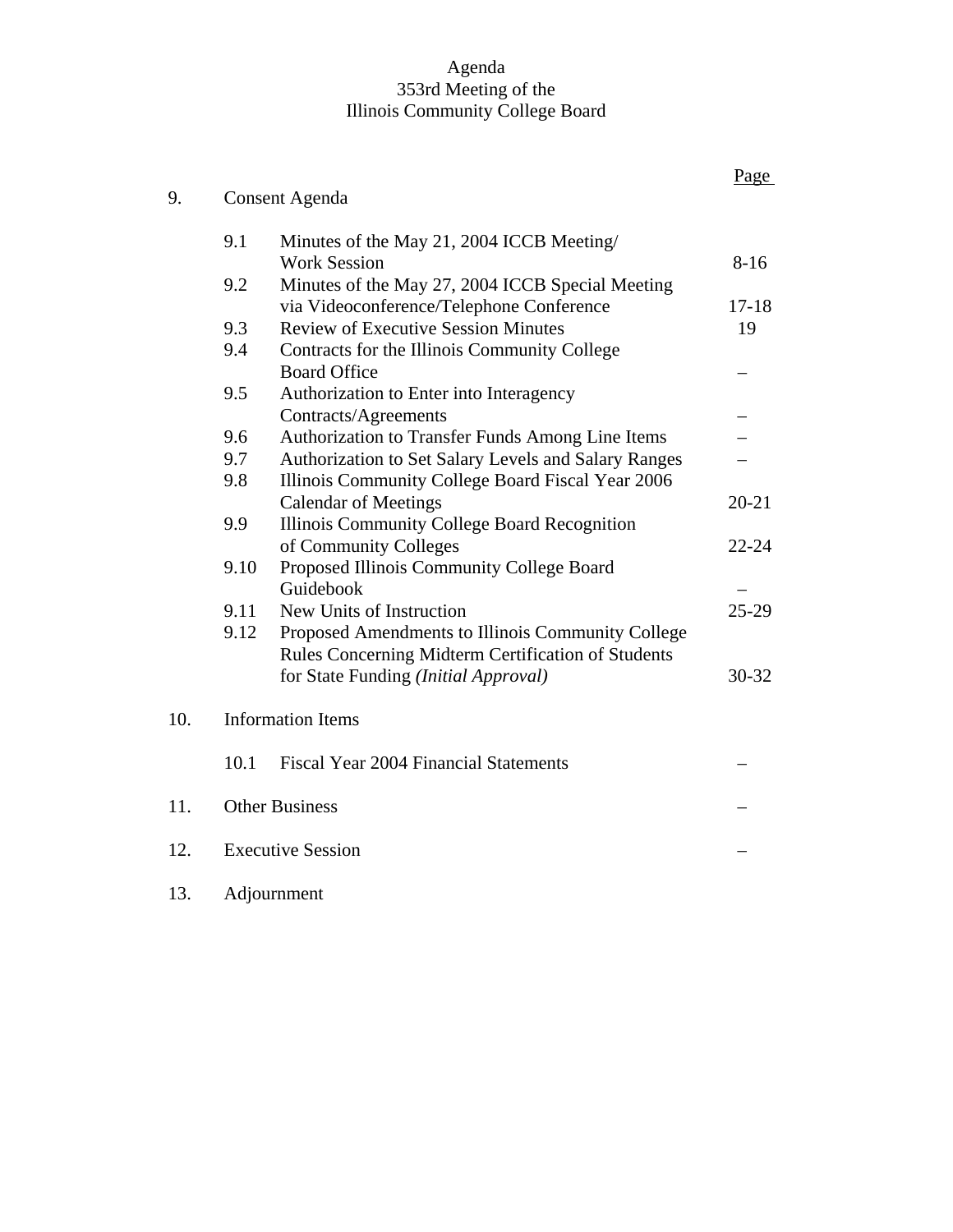Illinois Community College Board

## **ELECTION OF ILLINOIS COMMUNITY COLLEGE BOARD VICE CHAIR FOR FISCAL YEAR 2005**

Nominations will be accepted from the Board at its meeting on June 18, 2004

#### **RECOMMENDED ACTION**

(Oral nominations will be received from the Board.)

#### **BACKGROUND**

As stated in Statute 110 ILCS 805/2-3 of the Illinois Public Community College Act, "...At a regular meeting by the end of June each year the vice-chairman shall be selected by members of the board for an annual term beginning July 1 next. The vice-chairman shall act as chairman in the absence of the chairman..."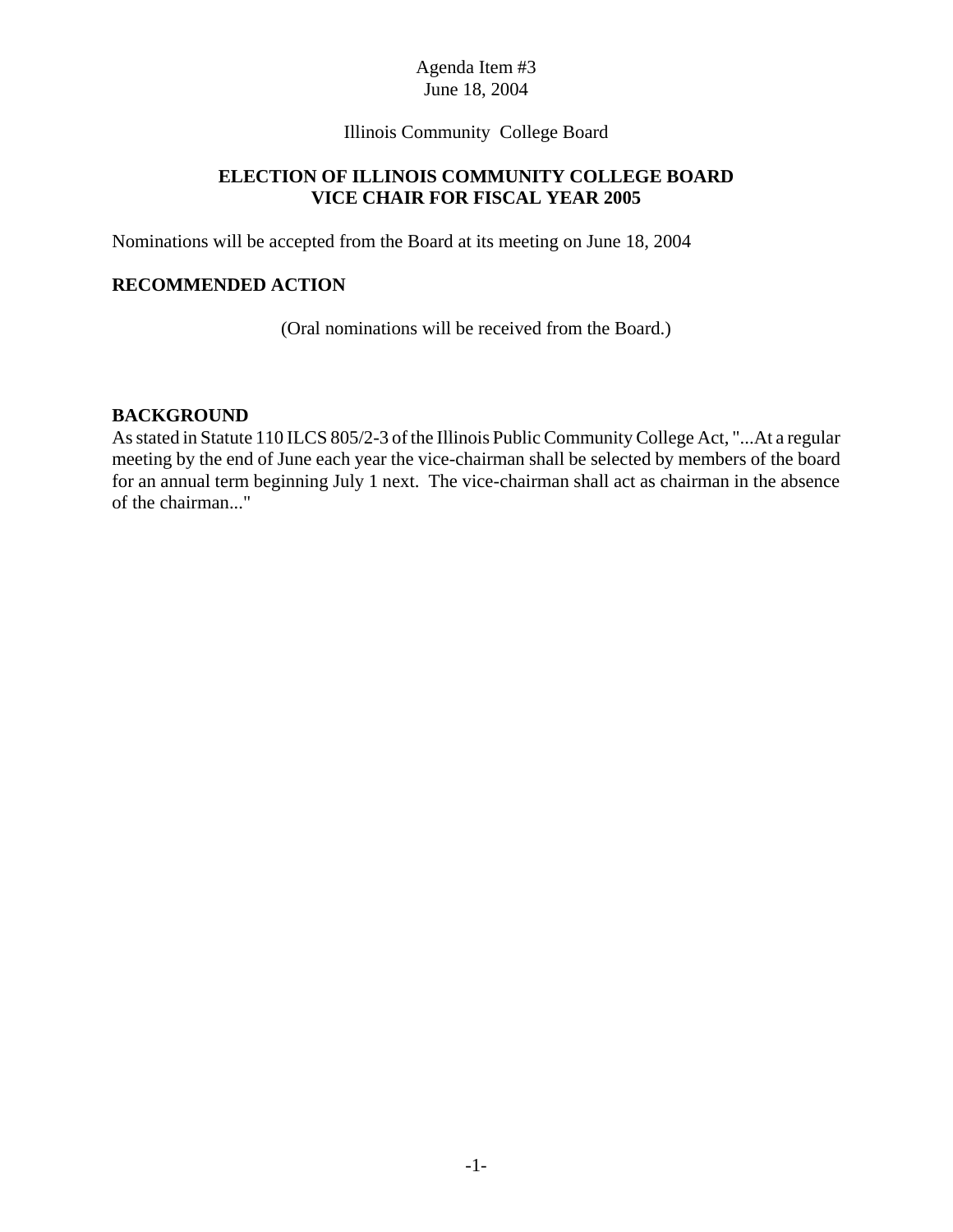Illinois Community College Board

## **RECOMMENDATIONS OF THE ADULT EDUCATION AND FAMILY LITERACY FUNDING STUDY TASK FORCE**

The Illinois Community College Board Adult Education and Family Literacy Funding Study Task Force Report and recommendations were provided to the Board at its meeting on May 21, 2004, for review and comment. This item is asking for the Board to take action on the recommendations contained in the report.

Discussion of the report and recommendations will be presented by:

*Adult Education Funding Study Task Force Tri-Chairs*: Dr. Charles Guengerich, President Wilbur Wright College

> Ms. Susan Kidder, Executive Director Literacy Chicago

Mr. John Muirhead, Director Adult Education Urbana School District #116

#### *ICCB Staff*:

Sarah Hawker, Vice President for Adult Education and Workforce Development Don Wilske, Chief Financial Officer Jennifer Foster, Senior Director for Adult Education and Family Literacy

#### **RECOMMENDED ACTION**

The Illinois Community College Board hereby adopts the principles and recommendations of the Adult Education and Family Literacy Funding Study Task Force and directs the ICCB staff to implement these recommendations consistent with applicable state and federal legislation beginning in fiscal year 2006.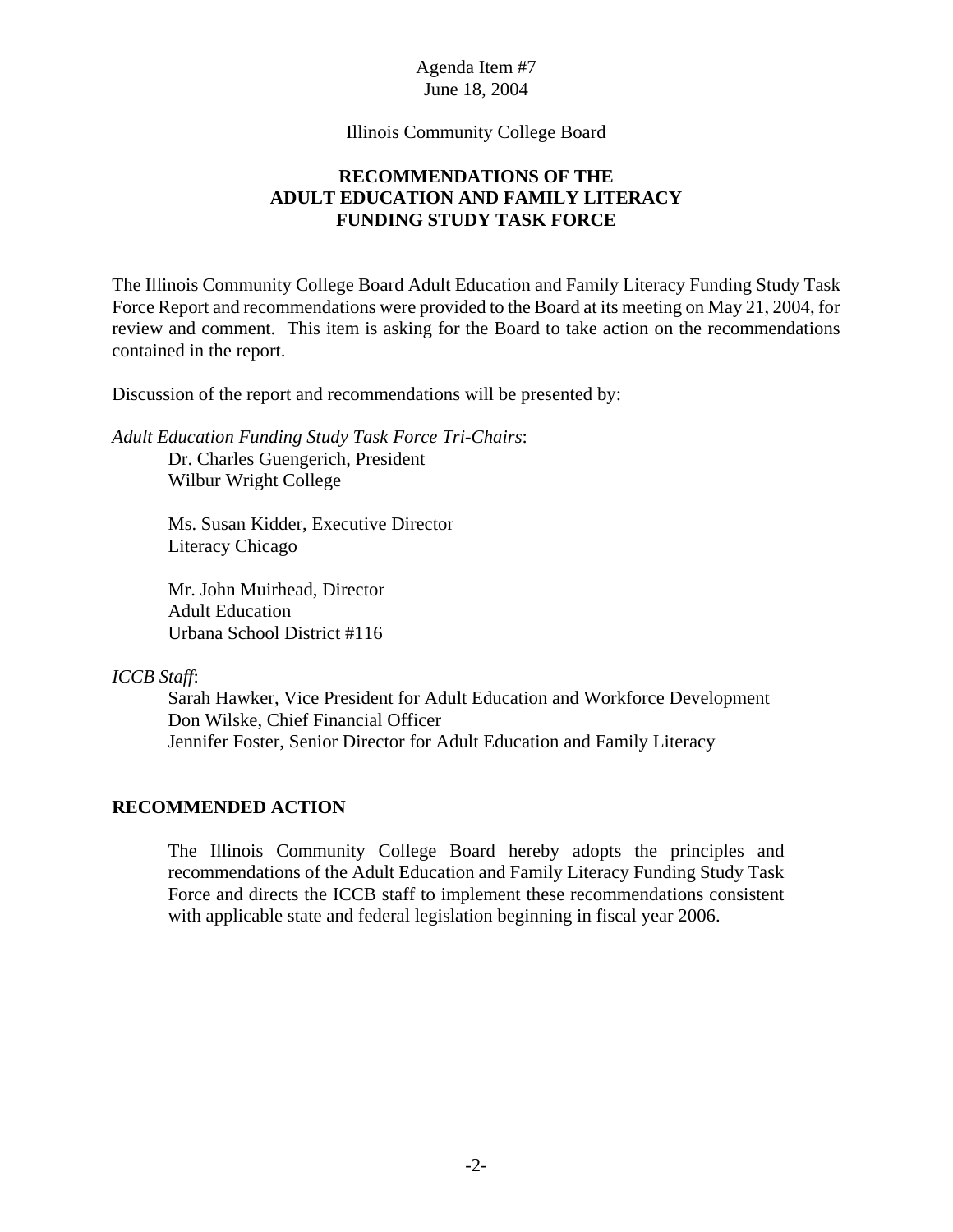## Illinois Community College Board

## **COMMUNITY COLLEGE PROGRAMS AND SERVICES FOR UNDERREPRESENTED GROUPS**

Over the past year the Illinois Community College Board has had a focused initiative on serving students with disabilities. In cooperation with the Paul Simon Public Policy Institute at Southern Illinois University at Carbondale, an in-depth evaluation of programs and services for persons with disabilities is being conducted. **The Illinois Community College System Selected Programs and Services for Underrepresented Groups; Focus Area: Addressing the Needs of Students with Disabilities** is the first in a series of reports that the Board will be receiving as a result of that evaluation. The evaluation will culminate in a systemwide plan for improving transitional services for students with disabilities.

The externally attached report was used to derive the information on community colleges that was included in this year's *Report to the Governor and General Assembly on Underrepresented Groups in Illinois Higher Education* (Board of Higher Education, June 2004) and is presented for your information and action on initial recommendations.

## **RECOMMENDED ACTION**

It is recommended that the following motion be adopted:

The Illinois Community College Board hereby endorses the following recommendations from the *Illinois Community College System Selected Programs and Services for Underrepresented Groups – Focus Area: Addressing the Needs of Students with Disabilities*.

- 1. The Illinois Community College Board and partners in the delivery of education and training programs should make the pursuit of additional funding to provide services and support to students with disabilities and other underrepresented groups a priority.
- 2. College officials should continue actively engaging in the implementation of cooperative agreements between Office of Rehabilitation Services to promote student achievement and employability for individuals with disabilities.
- 3. The Illinois Community College Board and partners should collaboratively pursue additional funding to provide the assistive technology and auxiliary services necessary for individuals with disabilities to more fully participate in higher education opportunities.
- 4. Illinois Community College Board and colleges should fully cooperate with additional information requests about the types of disabilities which individuals possess.
- 5. College officials should address those areas identified in local analysis that provide the greatest opportunity to improve services to students with disabilities.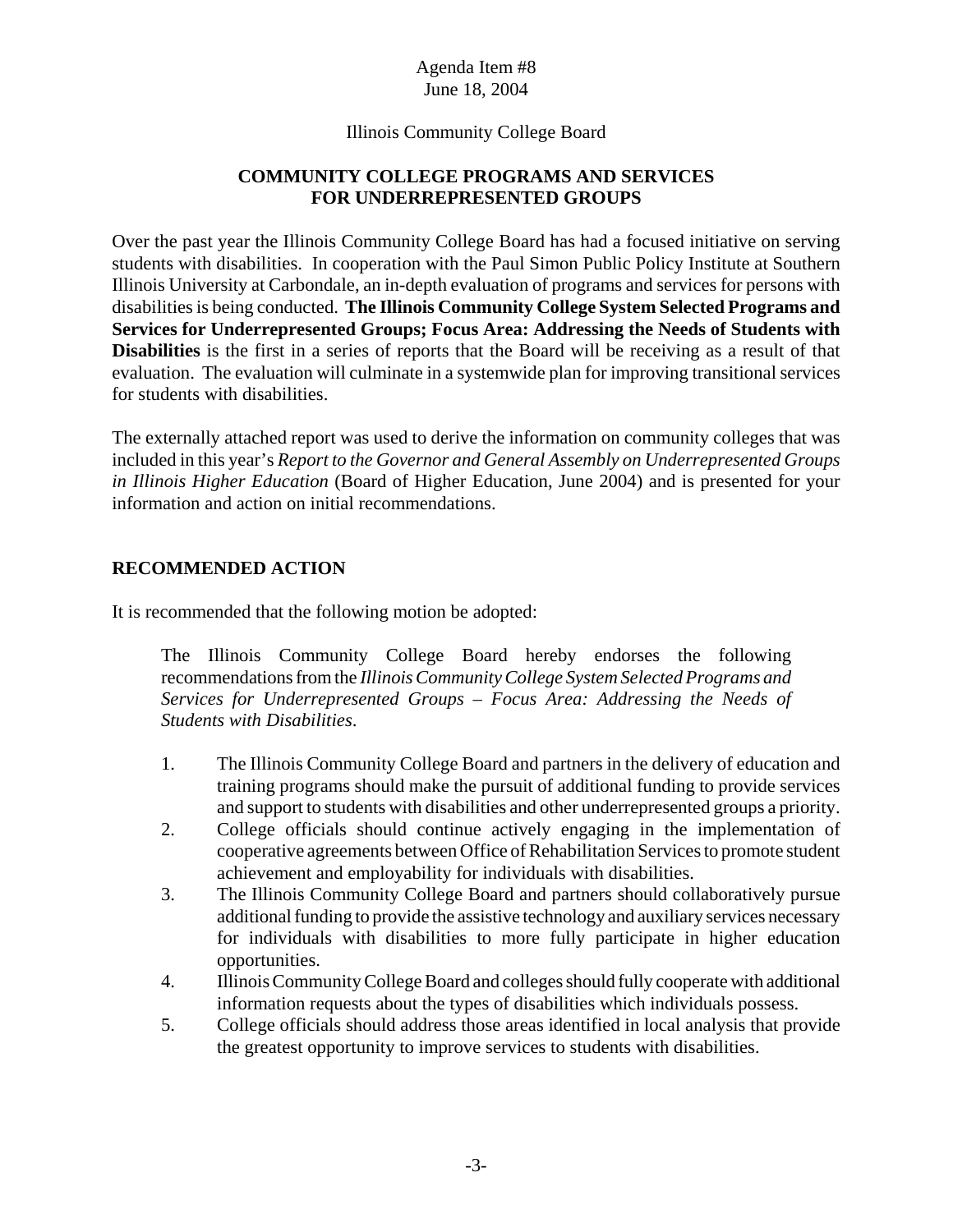**BACKGROUND**. The annual Underrepresented Groups Report provides community colleges with the opportunity to report on initiatives and strategies to increase participation and achievement among individuals with disabilities, minorities, and women. Underrepresented Groups Report production is an important annual statutory responsibility (Public Act 85-283). Each community college provides a report detailing current activities and programs aimed at strengthening participation and progress among traditionally underrepresented student populations. Illinois Community College Board staff summarizes the information provided by the individual colleges and forwards it to officials from the Illinois Board of Higher Education who combines it with responses from the public universities and forwards it to the Governor and General Assembly.

The attached report begins with an overview of the demographic characteristics of community college students and faculty. External comparative information is referenced where available. The focus topic for the current Underrepresented Groups Report explores the extent to which higher education is meeting the needs of the individuals with disabilities.

Students with Disabilities During fiscal year 2003, Illinois community colleges served approximately 10,683 students with disabilities (1.5 percent of all credit students). This figure represents the number of individuals (unduplicated) who self-identified their disability status through the Underepresented Groups reporting process. This year was the second year that colleges were asked to report the type of disability individuals attending community colleges possessed through the underrepresented groups reporting process.

Based on the duplicated count, specific disabilities included learning (43.0 percent of reported disabilities); medical (7.5 percent); auditory (6.6 percent); mobility (8.7 percent); mental (8.3 percent); visual (3.9 percent) and other (22.0 percent). In the 2000 census data, 17 percent (1.2 million) of all Illinoisans between the ages of 21 and 64 years of age reported having a disability. Fifty-seven percent of these individuals who reported a disability indicated that they were employed. Census figures show a substantial Illinois population of individuals with disabilities.

Gender The overall male/female distribution of students in the Illinois Community College System typically fluctuates little from year to year. Females comprised 56.0 percent of the student population in fiscal year 2003. The percentage of male students has averaged 44.4 percent over the past five years. Census data show a slight reduction in the proportion of females in Illinois with 51.0 percent in 2000 versus 51.4 percent in 1990. Over the past five years, the number of female students completing degree programs has increased 28.2 percent, while the number of female students enrolled in Illinois community college courses has increased an average of 7.0 percent. These are large increases over the previous five-year trends (from 1998 to 2002) when completions increased 7.7 percent and enrollment rose 1.4 percent.

Racial/Ethnicity According to the state census website, Illinois' population grew to nearly 12.42 million in 2000 compared to 11.43 million in 1990. Detailed Illinois census data indicate that the state's population grew 8.6 percent over the decade between 1990 and 2000. Illinois' 2000 census data show that Caucasians remained the largest racial/ethnic group. However, minorities have been responsible for Illinois' population growth over the last ten years, as the percent of Caucasians decreased from 78.3 percent to 73.5 percent of the population.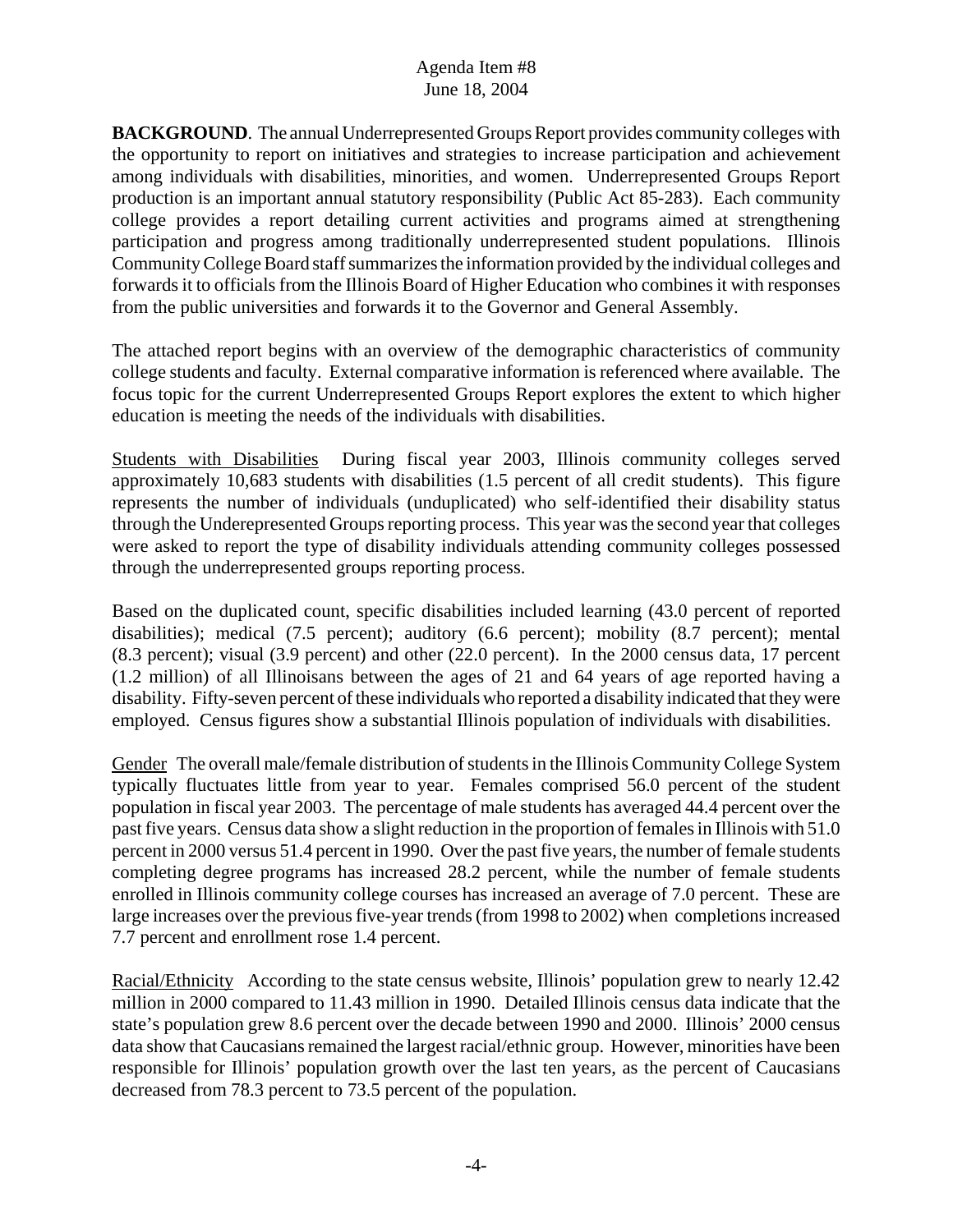The racial/ethnic data collection methodology changed for the 2000 census. In 2000, approximately two percent of all Illinoisans indicated two or more races on their census forms and this percentage is included in the "Some Other Race\*" column in the table. Selecting more than a single race was not permitted in the 1990 census. The question on Hispanic ethnicity was asked independently from an individual's race in 2000. The 1990 census data were adjusted to allow for comparisons. The Hispanic\*\* figure is a duplicated count for both years. These duplicated Hispanic population counts show substantial growth, from 904,446 in 1990 to 1,530,262 in 2000. Growth definitely occurred in Illinois' Hispanic population between 1990 and 2000. At the same time, a portion of this growth may be attributable to the changes in the reporting structure.

Overall in fiscal year 2003, minorities accounted for just over one-third (35.9 percent) of the individuals enrolled in credit coursework in the Illinois Community College System whose ethnicity was known. Current data show that minority representation remained the same as last year (35.9 percent). During the past five years, minorities have comprised an average of more than one-third (35.1 percent) of the student population. Students identifying themselves as Hispanic (currently 110,245) became the largest minority group in 2000, followed by African American students (currently 99,350). In fiscal year 2003, proportionate representation by Hispanic students decreased slightly to 16.0 percent from 16.2 percent in fiscal year 2002, and African American students increased to 14.4 percent from 14.1 percent in fiscal year 2002. Over the past five years, the Illinois Community College System Hispanic student population has grown by 25.6 percent, the largest increase of any racial/ethnic group.

Student racial/ethnic representation varies across broad program levels. Minority students accounted for nearly two-thirds (64.1 percent) of the individuals enrolled in community college Adult Education coursework whose ethnicity was known in fiscal year 2003. African American students accounted for just over one-third (36.5 percent) of the adult education enrollments. Hispanic students accounted for just under one-quarter (24.1 percent) of the individuals enrolled in Adult Education coursework. Minority students accounted for over three-quarters (80.2 percent) of the individuals enrolled in community college ESL coursework in fiscal year 2003. Hispanic students accounted for over two-thirds (69.2 percent) of the students enrolled in community college ESL coursework.

During fiscal year 2003, over one-quarter (27.8 percent) of baccalaureate/transfer enrollees whose ethnicity was known were minority students. An examination of each minority racial/ethnic group's representation across the baccalaureate/transfer program area indicates that African-American students (14.3 percent) accounted for the largest minority group enrollments, followed by Hispanic (7.6 percent), Asian (4.8 percent), Nonresident Alien (0.5 percent), and Native American (0.3 percent) students. Over one-fourth (28.1 percent) of students enrolled in occupational programs were members of a minority group. African-American students had the highest representation among minorities in occupational programs and accounted for 15.3 percent of the population. Hispanic students had the second largest enrollment in occupational programs (7.6 percent), followed by Asian (4.1 percent), Nonresident Alien (0.5 percent), and Native American (0.4 percent) students.

Across all minority groups, in 2003 there were more than four times as many occupational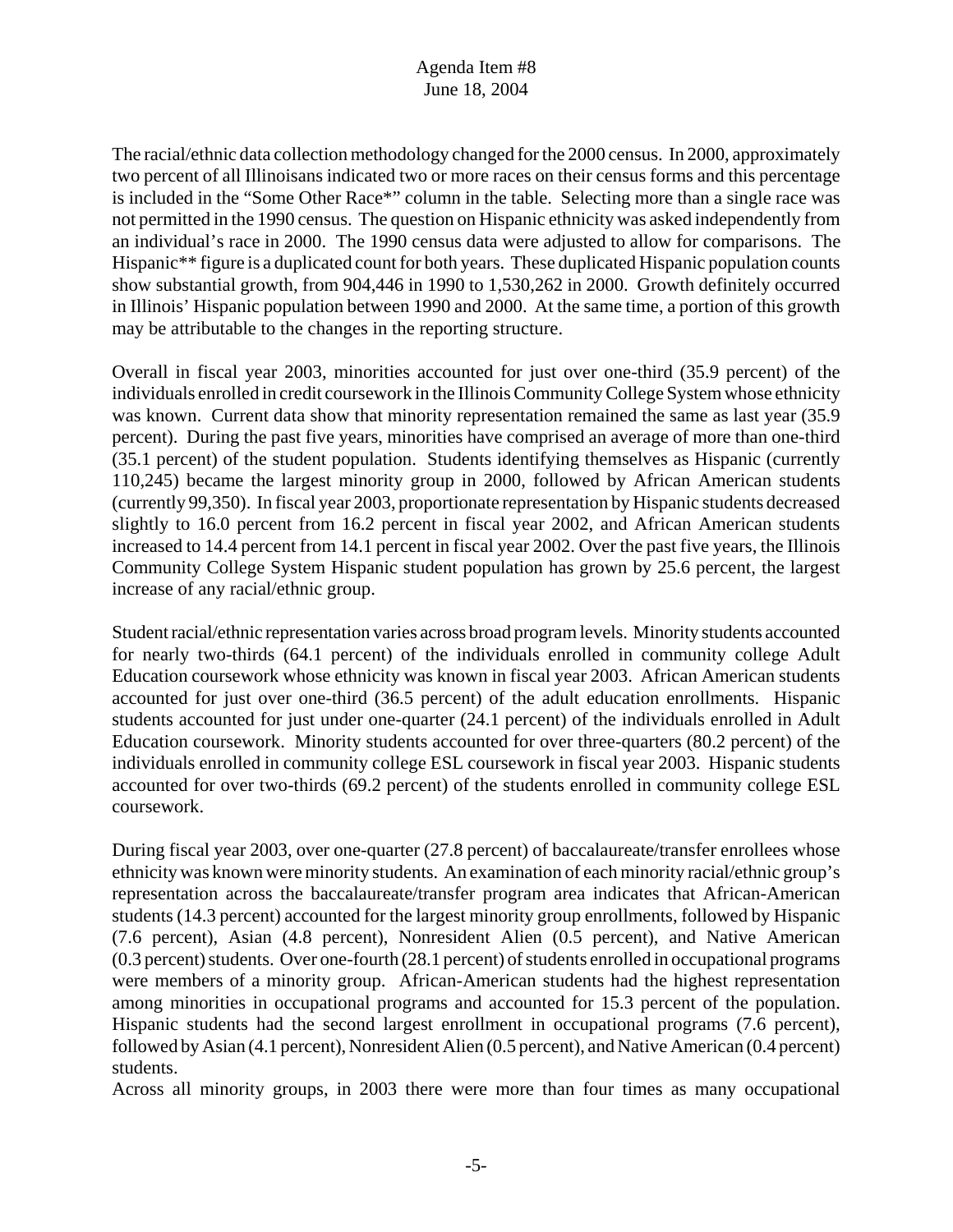completers as baccalaureate/transfer graduates. During fiscal year 2003, four times as many minorities completed occupational programs (10,166) than baccalaureate/ transfer programs (2,507). Minority students accounted for 33.1 percent of occupational graduates, compared to 18.5 percent of baccalaureate/transfer graduates. Slightly less than one out of five occupational program completers was African-American (17.4 percent). The distribution for the remaining minority occupational completers was Hispanic (8.8 percent), Asian (5.8 percent), Native-American (0.5 percent), and Nonresident Alien (0.4 percent). African-American students represented a much smaller proportion of the baccalaureate/transfer graduates at 8.3 percent than the occupational program completers. Hispanic students (6.4 percent) accounted for the second largest group of baccalaureate/transfer minority graduates followed by Asian (3.2 percent), Nonresident Alien (0.4 percent), and Native American (0.2 percent) students.

# **FOCUS TOPIC**: **ADDRESSING THE NEEDS OF STUDENTS WITH DISABILITIES**

Community colleges value diversity and constitute an important avenue of access for traditionally underrepresented groups. A diverse and inclusive college community provides an enriching atmosphere for learning and growth among all students, faculty, and staff. Accommodations made for individuals with disabilities can produce benefits for the entire campus community as institutional self-examination occurs, physical barriers are eliminated, and ways of delivering course content are expanded.

Community colleges in Illinois offer individuals with the ability to benefit affordable access to education and training very close to home. Additionally, Illinois community colleges are a major provider of on-line instruction that has been developed within the state which brings opportunity into the individual's internet equipped home. Yet, nationally additional gains are needed in providing internet access to individuals with disabilities. "Among the non-elderly (aged 15–64), the gaps in access to these technologies are still pronounced as 32.6 percent of those with disabilities have computers and 15.1 percent use the Internet, compared to 55.6 percent and 42.3 percent, respectively, of their counterparts without disabilities." (Kaye, July 2000)

The Illinois Community College System is committed to serving students with disabilities who can benefit by providing services and reasonable accommodations appropriate to the individual's documented disability. In higher education appropriate services are provided once the individual self-identifies and presents necessary documentation to verify the existence of a disability.

During fiscal year 2003, approximately 10,683 students with disabilities were served by Illinois community colleges. According to Barnett and Li (1997), nationally about 53 percent of public higher education students are enrolled in community colleges and the proportion of students with disabilities served by the community colleges is about 71 percent. More recent statewide comparative information available from the Illinois Board of Higher Education (IBHE) for fall 2002 (fiscal year 2003) show community colleges enrolled 63.9 percent of the students in public higher education. IBHE fiscal year 2003 data show that community colleges served about the same proportion (63.8 percent) of the individuals with disabilities enrolled in public higher education.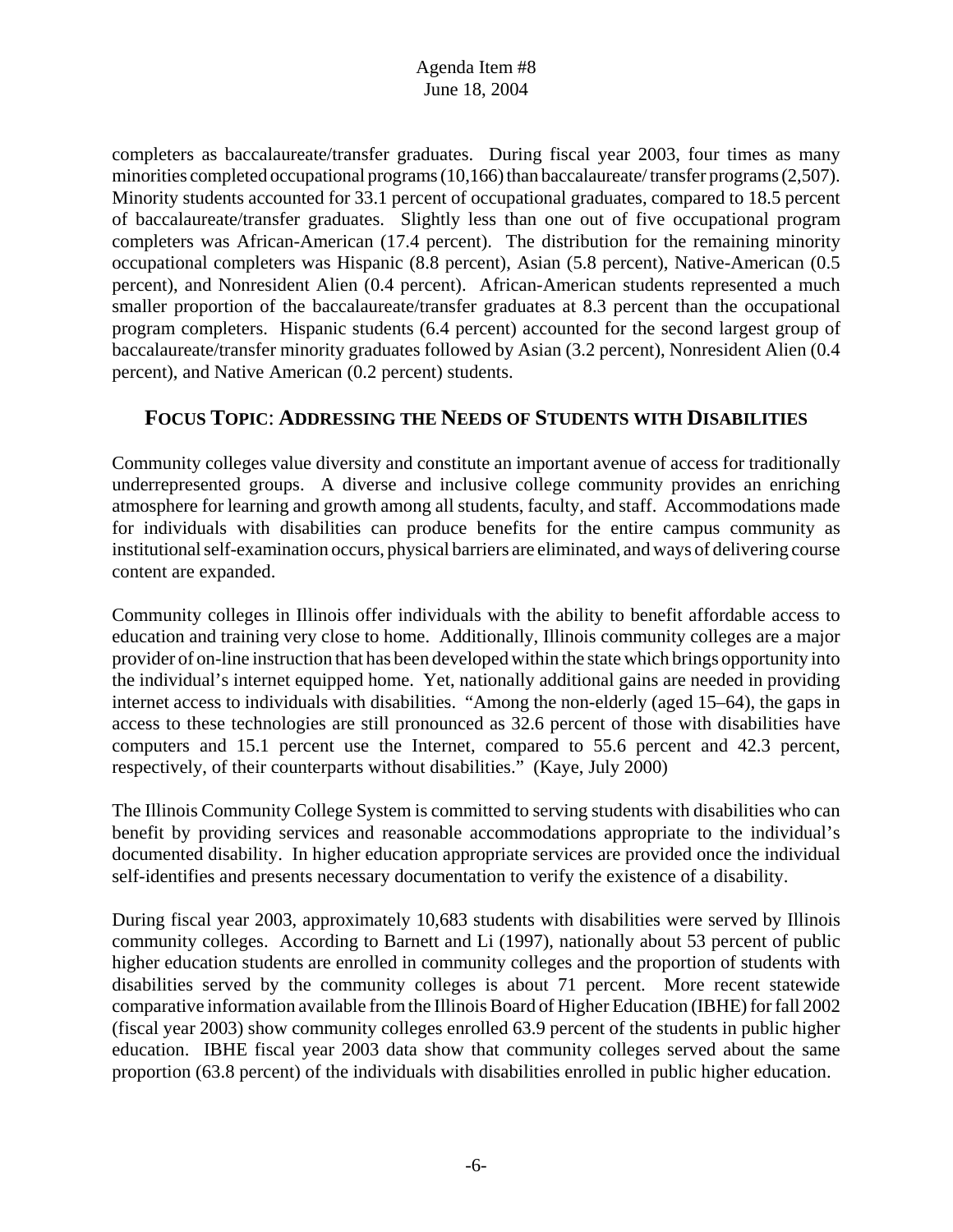# **FOCUSED QUESTIONS**

A series of overarching questions were formulated to assess the extent to which Illinois higher education is providing needed services to all eligible students with disabilities. Community colleges and universities all responded to the underlying concepts contained in three questions which address: **adequacy of services**, **transitioning students** from high school to postsecondary education, and examining the **campus climate** for individuals with disabilities. Since providing needed services to individuals with disabilities requires resources related **funding** issues are also reviewed in the report.

Staff from the Illinois Community College Board and the Public Policy Institute at Southern Illinois University Carbondale developed, administered, and are collaborating to analyze a survey on Postsecondary Transition Planning and Services for Students with Disabilities (Transition Services Survey). The survey is another step in the Illinois Community College Board's ongoing efforts to gain a more complete understanding of available programs and services that work for students with disabilities and to help share promising practices across the system.

The Transition Services Survey builds upon work currently underway as part of the Interagency Coordinating Council (ICC). The ICC was created by state legislation (1990 Interagency Coordinating Council Act, 20 ILCS 3970) to facilitate transition services for students with disabilities entering into post-secondary education and improve outcomes for youth with disabilities. The Council is charged with: gathering and coordinating data on services for transition-age youth with disabilities; providing information, consultation, and technical assistance to state and local stakeholders; assisting state and local stakeholders in establishing interagency transition agreements; conducting an annual statewide evaluation of student transition outcomes and needs; and providing in-service training to consumers in developing and improving awareness of transition services.

An ICC subcommittee focuses its attention on higher education service issues for persons with disabilities. Membership on this subcommittee includes representatives from the Illinois Community College Board (ICCB), Illinois Board of Higher Education (IBHE), Department of Human Services (DHS), and the Illinois State Board of Education (ISBE). The subcommittee was apprised of the project and had the opportunity to review and comment on the direction of the Transition Services Survey as well as the content of specific items throughout the survey development process. Further analysis of Transition Services Survey outcomes will be provided in a separate forthcoming report. The externally attached report addresses the focus questions agreed to by partners preparing Underrepresented Groups Reports across all sectors of higher education along with related funding issues. The broad recommendations coming out of the this first report are based on the analyses of these focus questions.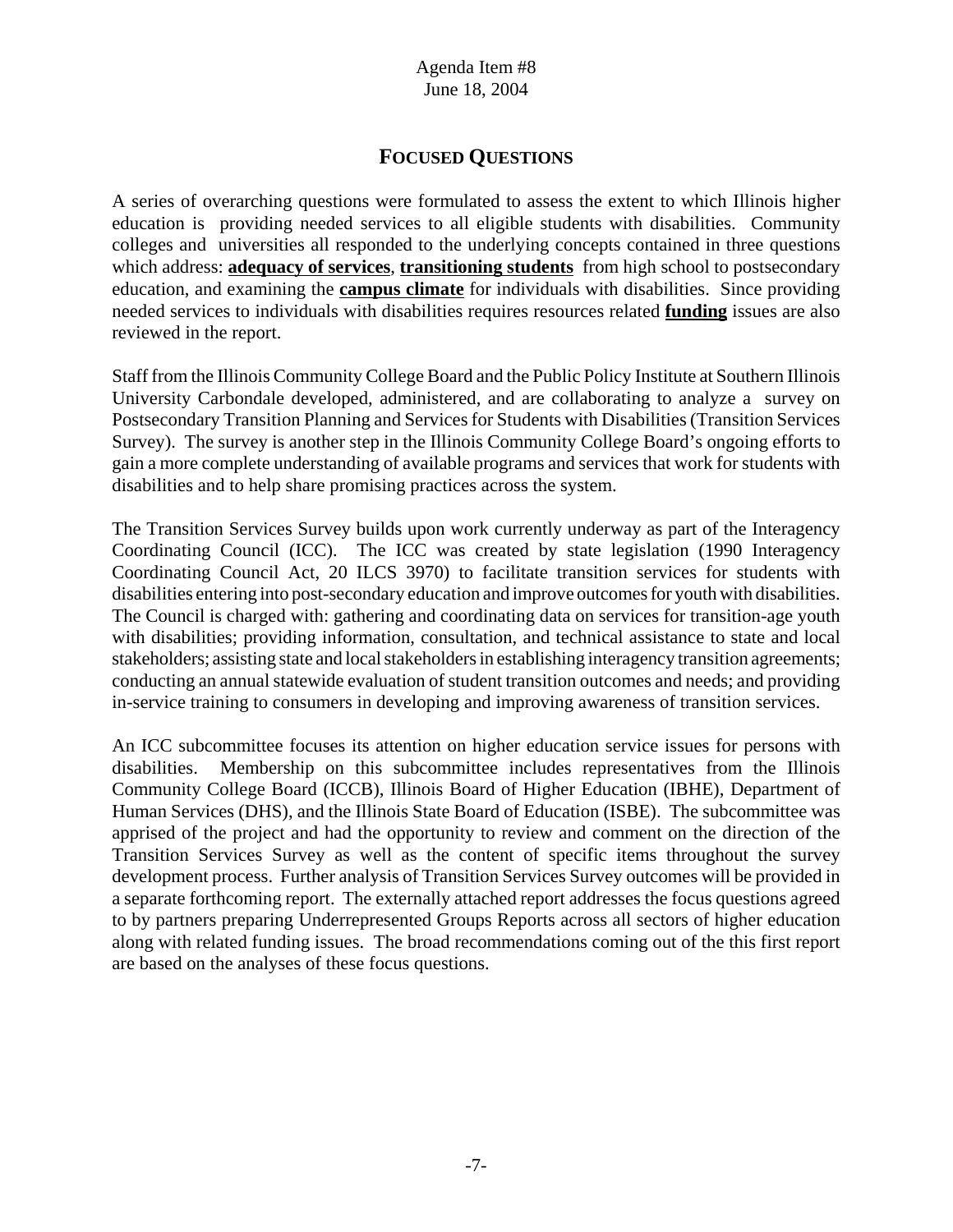## UNAPPROVED

## Minutes of the  $351<sup>st</sup>$  Meeting of the Illinois Community College Board **Work Session** May 21, 2004 James R. Thompson Center Chicago, IL

Item #1 - Roll Call and Declaration of Quorum

Chairman Alongi called the meeting to order at 9:00 a.m. Roll call was taken with the following members present: Guy Alongi, James Berkel, Marjorie Cole, Laurna Godwin, Hermene Hartman, Marikay Hegarty, Suzanne Morris, Rudolph Papa, and Judith Rake. James Frommeyer was absent.

Item #2 - Announcements and Remarks by Guy H. Alongi, Chair

Chairman Alongi welcomed Marikay Hegarty to the Board membership.

Item #3 - Recognition of Members of the Illinois Community College Board for their Service to the Illinois Community College System

Judith Rake read the following ICCB Resolution in Honor of former Board member Gwendolyn D. Rogers:

> **Illinois Community College Board Resolution in Honor of**

#### **GWENDOLYN D. ROGERS**

**WE, the members of the Illinois Community College Board, express our abiding gratitude to Gwendolyn D. Rogers for her exemplary service to the students, parents, taxpayers, and the entire community college system during her eleven years on the Illinois Community College Board.**

**Ms. Rogers' long period of service to the ICCB and to the people of Illinois since 1992 has been a period of growth and tremendous change for the Illinois Community College System. Her patient voice, hard work, and dedication to her position as a member of the Board earned her the respect of her fellow Board members and the admiration of those working in the Illinois Community College System. Ms. Rogers has been an outspoken advocate of students and of the securing the funding necessary for community colleges to properly serve their communities.**

**Ms. Rogers served on the ICCB Adult Education and Family Literacy Transition Committee at a time when the transfer of administration of Adult Education to the ICCB needed guidance in the most judicious manner possible.**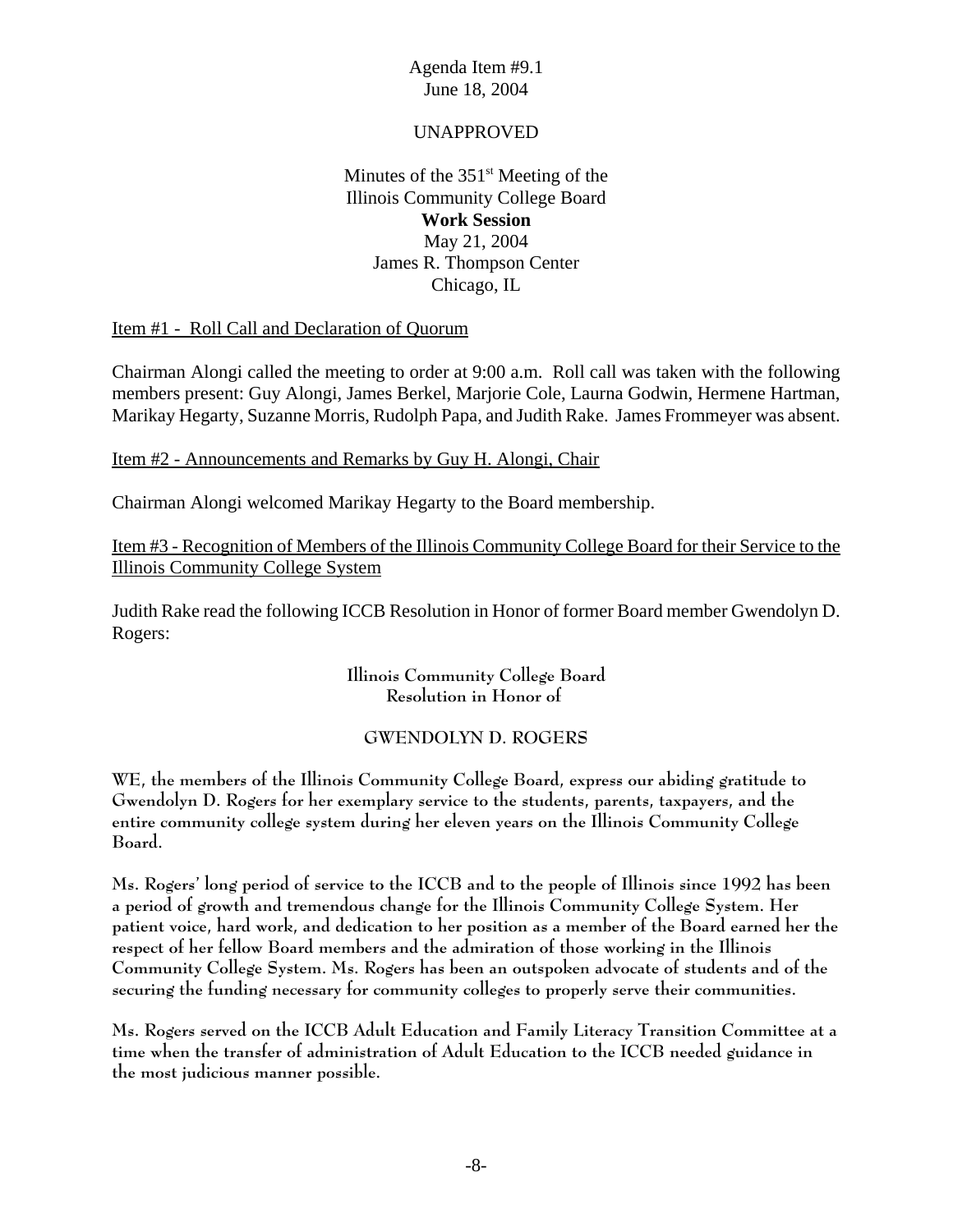**Ms. Rogers set an example for all Board members with the thorough preparation, discipline, and focus she has brought to the Illinois Community College Board. Her support and encouragement of the Board's staff have reinforced the professional respect she has garnered over the course of her term on the ICCB.**

**The Illinois Community College Board and the entire higher education community have benefitted from Ms. Rogers' experience, knowledge of the educational system, and advocacy for excellence in educational delivery that every Illinois community college student deserves.**

**WE, the members of the Illinois Community College Board, salute Gwendolyn D. Rogers for her strength of character, her public spiritedness, and her commitment to the Illinois Community College System and the people of the State of Illinois.**

> **Illinois Community College Board January 16, 2004**

| Guy H. Alongi, Chair | A. James Berkel                 |
|----------------------|---------------------------------|
| Marjorie P. Cole     | Laurna Godwin                   |
| Hermene Hartman      | Marylou Lowder Kent             |
| Suzanne Morris       | Rudolph J. Papa                 |
| Judith A. Rake       | James Frommeyer, Student Member |

Ed Welk and James Zerkle were also recognized for their service as former members of the Illinois Community College Board, but were unable to attend today's meeting.

\*\*\*\*\*

Chairman Alongi requested that the Board move to a segment of Agenda Item #9, Public Comments.

Item #9 - Public Comments

Prior to the meeting, Chairman Alongi approved a request from ICCB Student James Frommeyer for students from the City Colleges of Chicago to address the Board to express their concerns for a more equitable form of funding.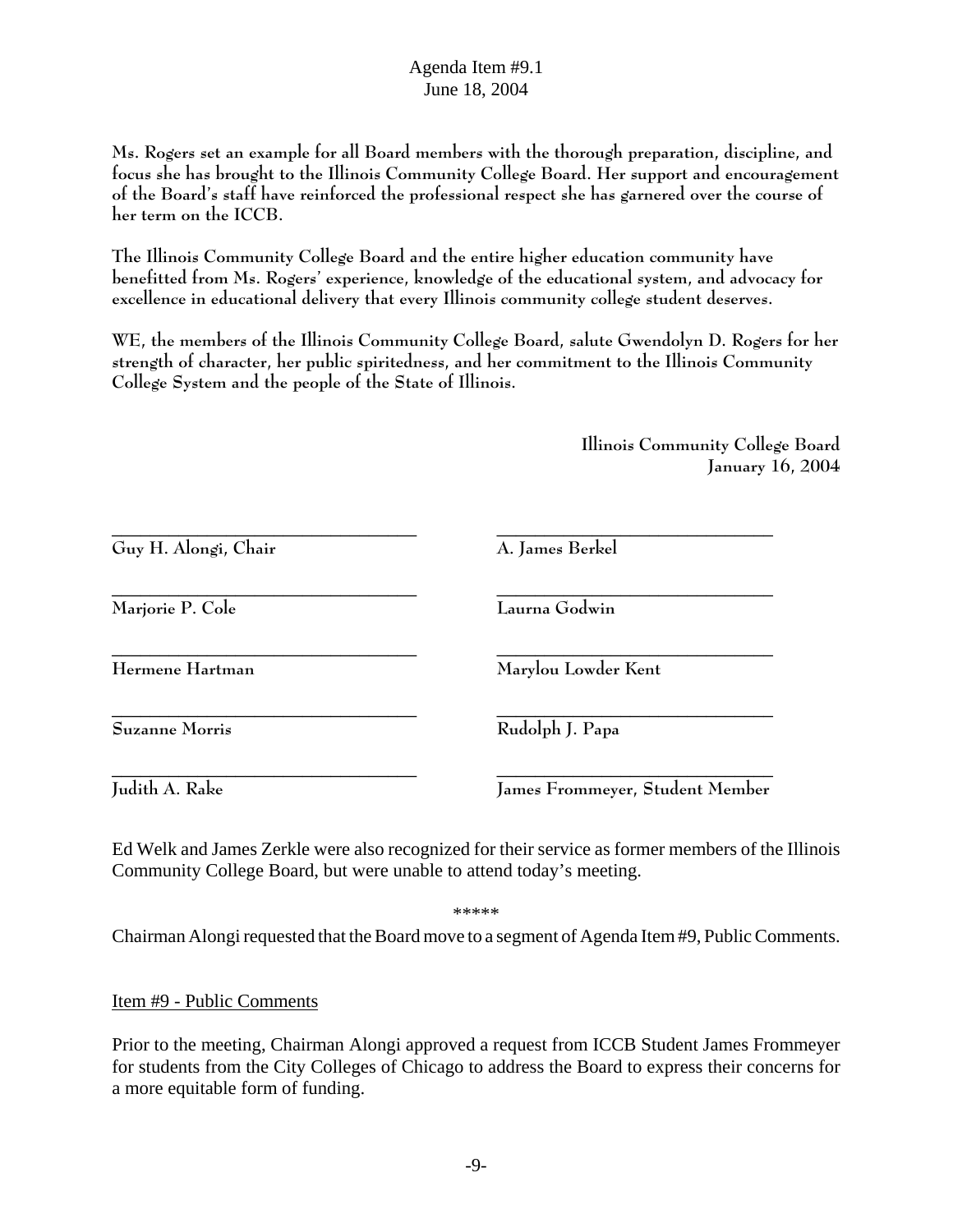Alphonsa Santoya, Dion Lopez, Jennifer Berkhart, William Stewart, Donnetta Ramsey, Gegero Chesney, Tanya Cody-Robinson, and Maurice Stanton, spoke on behalf of the student body for each of the colleges in the City Colleges of Chicago district. Chairman Alongi stated that he understood their concerns and that the Board would do everything possible to work with the Funding Task Force Committee to reach a mutually agreeable decision. The Chairman stressed that no one had a desire to close any community college.

Also addressing the Board were: Jerry Roper of the North Chicago Chamber of Commerce; Mark Schulman, President of Eli's Cheesecake Company; and Neil Bosanko, Executive Director, of the South Chicago Chamber of Commerce. Each stressed his concern over the possible closure of one of the City Colleges of Chicago. They also stressed the important part the colleges play in training Chicago's workforce. The Board thanked all of the presenters and held a brief discussion on alternative methods of funding.

Item #4 - Illinois Community College Board Approval of the Associate of Arts in Teaching Secondary Science Degree Model

Virginia McMillan presented an overview of the background and general principles for the A.A.T. degree models. She then presented the proposed Associate of Arts in Teaching Secondary Science Degree Model. Nancy Grimm, education faculty member from Chicago State University, and Marguerite Boyd, Acting President of Harry S Truman College, who have been involved in the development of the degree expressed support for the model.

Rudolph Papa made the following motion, which was seconded by Laurna Godwin:

The Illinois Community College Board hereby approves the proposed Associate of Arts in Teaching in Secondary Science Degree model.

The motion was approved by unanimous voice vote.

Chairman Alongi expressed the Board's appreciation for the excellent work of the A.A.T. Task Force.

#### Item #5 - Consent Agenda

James Berkel made the following motion, which was seconded by Suzanne Morris:

#### Item #5.1 - Minutes of the February 20, 2004 Meeting

The Illinois Community College Board hereby approves the minutes of the February 20, 2004 meeting, as recorded.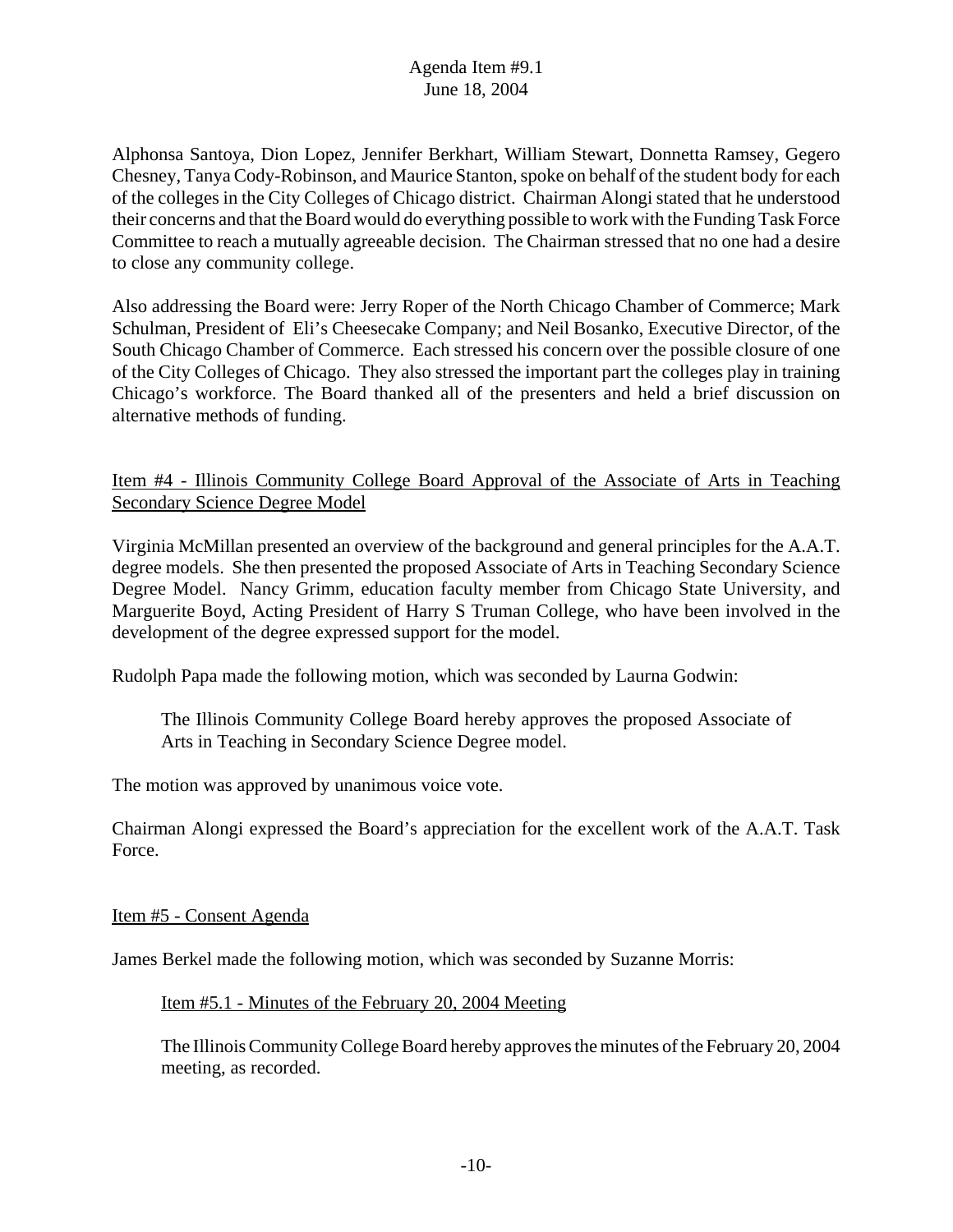### Item #5.2 - New Units of Instruction

The Illinois Community College Board hereby approves the following new units of instruction for the community colleges listed below:

## **PERMANENT PROGRAM APPROVAL**

#### Kaskaskia College

- < Network Administration A.A.S. degree (66 semester credit hours)
- < Paramedicine Certificate (44 semester credit hours)

#### College of Lake County

- < Emergency Medical Technology A.A.S. degree (62 semester credit hours)
- Surgical Technology A.A.S. degree (62 semester credit hours)

#### John A. Logan College

< Graphics Design A.A.S. degree (67 semester credit hours)

Lincoln Land Community College

Paraprofessional Educator A.A.S. degree (64 semester credit hours)

#### Wm. Rainey Harper College

- < Radiologic Technology A.A.S. degree (76 semester credit hours)
- < Diagnostic Medical Sonography A.A.S. degree (64 semester credit hours)
- < Diagnostic Medical Sonography Certificate (36 semester credit hours)

#### Item #5.3 - Extension of Courses and Curricula Out-of-State

The Illinois Community College Board hereby:

- 1. approves the out-of-state extension of College of DuPage courses in mid-level Italian, advanced-level Italian, and culture and history of Italy to be offered to students of College of DuPage participating in the Study Abroad Program in Italy.
- 2. approves the out-of-state extension of College of DuPage courses in British literature and British cultural context to be offered to students of College of DuPage participating in the Study Abroad Program in London, England.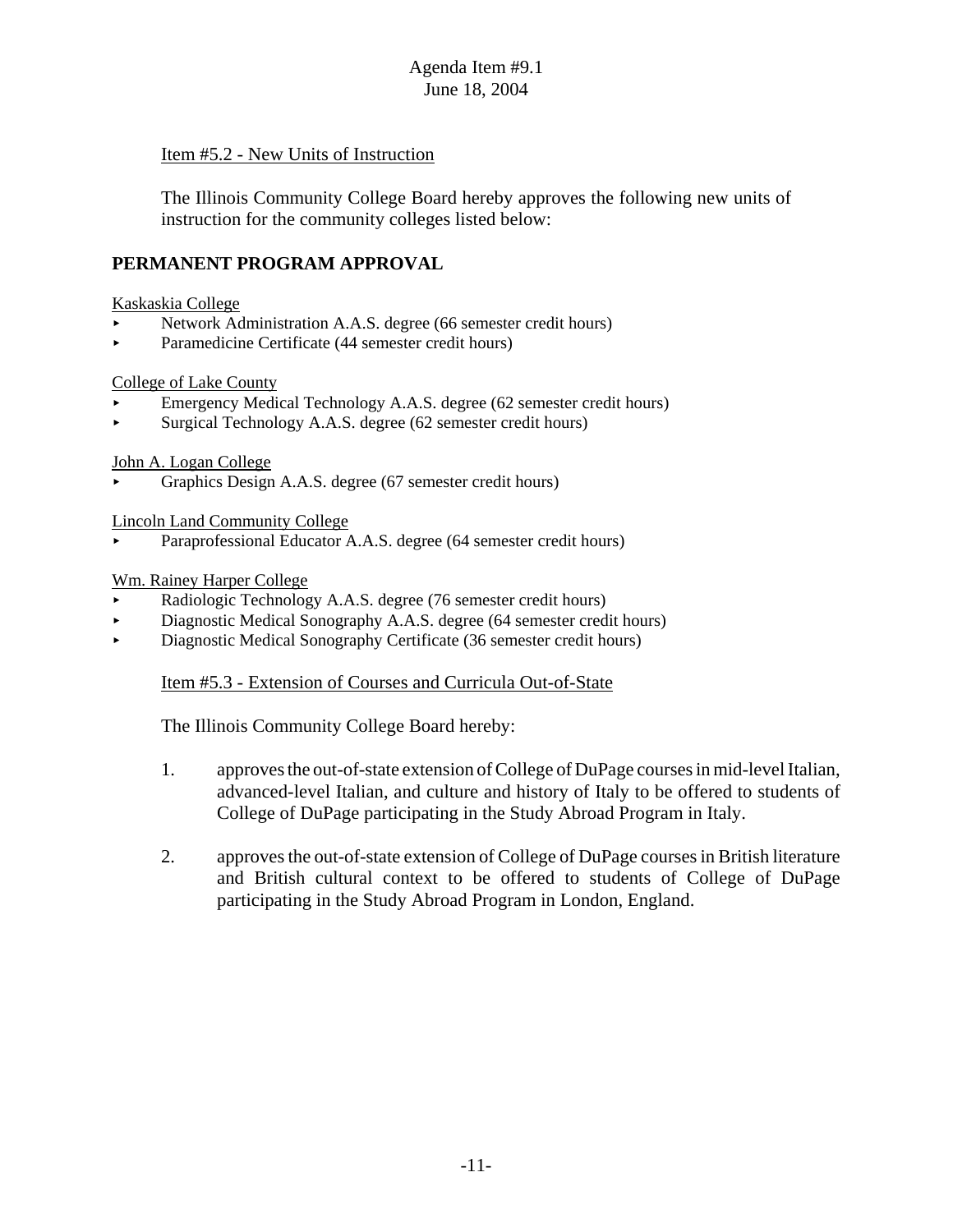#### Item #6 - President/CEO Remarks

Geoff Obrzut welcomed Hermene Hartman and Marikay Hegarty to membership on the Illinois Community College Board..

The Board received a legislative update on events during this legislative session.

House Bills 4775 and 4776, which are shell bills initiated by the ICCB to address possible changes in the Adult Education and Family Literacy funding formula and the Equalization Grant formula, were kept in the House Rules committee. Other bills introduced by Representative Bill Black which address GED transfer and funding for GED transfer to the ICCB were also held in House Rules.

The Governor's Office of Management and Budget is directing the progress of legislation to transfer the administration of GED testing from the Illinois State Board of Education to the ICCB. . There are indications that the legislation could be incorporated into a budget implementation bill at the end of the session rather than amending an available current shell bill.

In general, most of the legislative session has been devoted to the fiscal year 2005 budget and to issues involving the State Board of Education and the administration of K-12 education in Illinois. Conclusions to these issues have not been reached.

Both the House and the Senate were scheduled to adjourn on May 21. The House cancelled its Friday session and advised its members to prepare to remain in session through the end of May. At this writing, the Senate is scheduled to meet on May 21. Speculation is that this legislative session may go beyond May 31.

Regarding changes in the Equalization Grant and appropriating more funding for City Colleges of Chicago, meetings have been held with Representative Barbara Flynn Currie, Senator Miguel del Valle, City Colleges of Chicago representatives, community college system representatives, and ICCB staff. The general response from legislative leaders was that there are funding shortages, but efforts would be made to seek additional funds. The ICCB has experienced funding shortfalls resulting in a funding level equivalent to that of fiscal year 1998. The equalization formula was established in the 1970s before property tax caps and Property Tax Extension Limitation. The assessed value of property in Chicago is one of the factors of concern to the Funding Committee. The Funding Committee has been meeting weekly in an attempt to remedy the system's funding concerns.

The Governor's Office requested a 2 percent recision in the fiscal year 2004 agency operating budgets, including state universities. This has a \$44,000 effect on the ICCB agency operating budget. Community colleges, however, were not required to return 2 percent, which saved the system approximately \$5.78 million.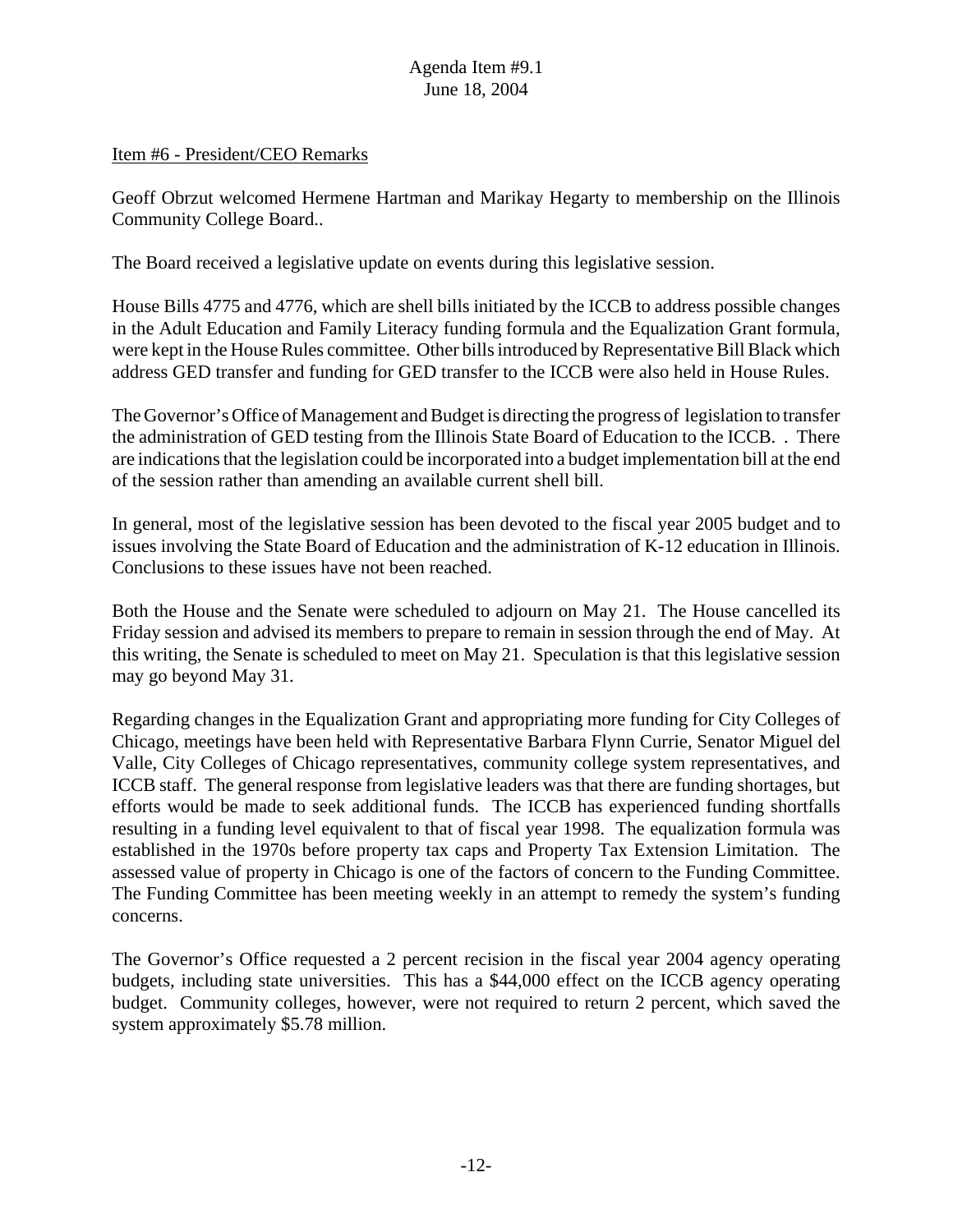Several ICCB budget proposals are currently in the General Assembly. ICCB is monitoring two in the House and two in the Senate, one of which may prove to be the bill used for our budget. Last year, the budget for all of higher education was included on a shell bill originally designated for one of the universities. Which bill will contain our budget will not be known until late in the session.

Mr. Obrzut attended the American Association of Community Colleges Annual meeting in Minneapolis, Minnesota, April 23-26. He met with Presidents and Directors of other state community college systems. Other states are also experiencing financial and reporting issues. ICCB staff are working with Department of Corrections personnel to address community college contract concerns in the offering of prison classes. Judy Rake expressed her willingness to participate in a telephone conference call at 2:30 p.m. on Tuesday, May 25.

## Item #7 - Information Items

## Item 7.1 - Adult Education Funding Task Force Report and Recommendations

Sarah Hawker presented an overview of the Adult Education Funding Task Force Report and Recommendations. Two concerns arose from the Adult Education Funding Task Force Report and its recommendations, one was that program excellence should be rated at 20-25 percent of performance funding and the second was that each program not lose more than 5 percent for each of the first three years of the new formula. There will be federally-identified quality indicators along with ICCB's indicators. Multiple providers agreed that this was a balanced funding formula, including those programs that would lose some funding. The report and recommendations are included in this agenda as information only. In-depth discussion will be held on June 18, 2004. Ms. Hawker thanked the tri-chairs, Susan Kidder, Charles Guengerich and John Muirhead. Committee members all agreed that there is a lack of funding for adult education. The system currently serves 150,000 students and there is a need to serve 2,000,000 statewide needy students.

Sarah Hawker reported on the status of GED testing. The budget appropriated to the Illinois State Board of Education for the administration of the GED program was eliminated. These funds were partially defrayed by the American Council on Education in order that student test-taking fees would not rise above the current fee of \$35.00. At the request of the Governor's Office of Management and Budget, ICCB staff are negotiating with the Illinois Department of Commerce and Economic Opportunity to secure incentive and discretionary funds available through the federal Workforce Investment Act to support the GED program for fiscal year 2005. There are four staff in the ICCB Chicago office that can be utilized, but one professional person and one clerical person will need to be hired for the ICCB Springfield office to handle the program.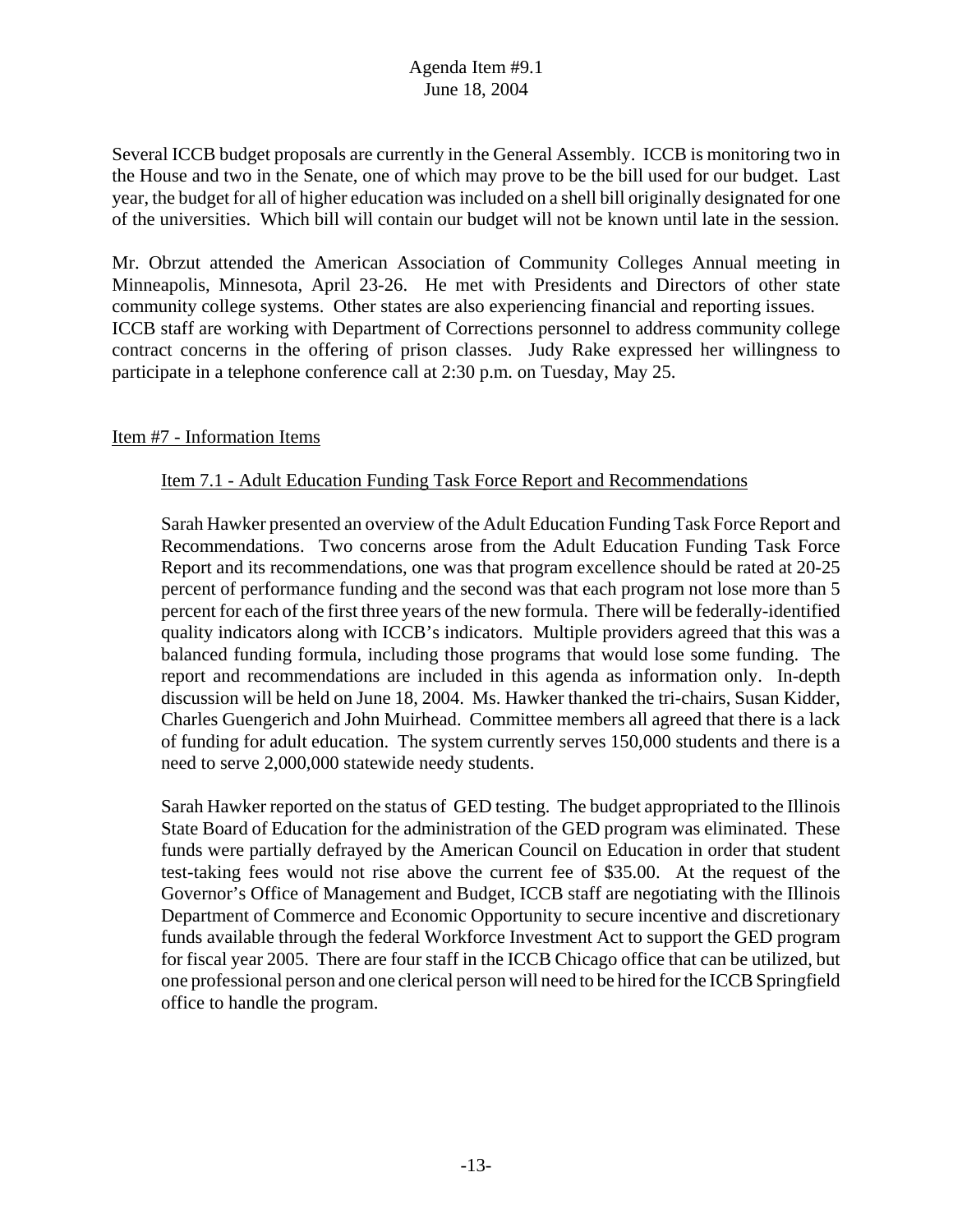Chairman Alongi asked the Board to move the remainder of Agenda Item #9 - Public Comments prior to beginning the ICCB Work Session, Agenda Item #8. Administrators from the City Colleges of Chicago were also granted prior permission from Chairman Alongi to address the Board on this agenda.

## Item #9 - Public Comments

The Board was presented with copies of petitions supporting equitable funding for City Colleges of Chicago and no cuts in state funding to community colleges.

Wayne Watson, Chancellor of the City Colleges of Chicago and Jim Tyree, Chairman of the Board of Trustees of the City Colleges urged the Board to take immediate action to develop a permanent remedy to the funding of the City Colleges to present to the General Assembly prior to its recess. Hermene Hartman questioned why the Board could not address the equalization issue at today's meeting. Chairman Alongi indicated that the Board could not formally take action on a previously unpublished item. Don Wilske, ICCB Chief Financial Officer, updated the Board on discussions of the Funding Task Force. Hermene Hartman stated that an emergency meeting should be called so that the Board does not miss the opportunity of reaching the General Assembly before adjournment. Hermene Hartman made a motion, which was seconded by Laurna Godwin, to schedule a Special Meeting of the ICCB on May 27, 2004 at 1:00 p.m. The motion was approved by unanimous voice vote.

#### Item #8 - Work Session

Chairman Alongi expressed the need for the appointment of a committee to fulfill the evaluation component of Mr. Obrzut's contract. Judith Rake made a motion, which was seconded by Marjorie Cole, to appoint Guy Alongi, Rudolph Papa, and James Berkel to review Mr. Obrzut's performance and report their findings for the Board's consideration. The motion was approved by unanimous voice vote.

The *Promise for Illinois*, which was completed over three years ago, needs to be reviewed and updated. Marikay Hegarty, Hermene Hartman, and Marjorie Cole will work with ICCB staff on its review and report to the Board in September or October.

James Berkel requested that some of the new ICCB members be added to the two Board committees. Suzanne Morris will join Rudolph Papa and Marjorie Cole on the Budget and Finance Committee, and Marikay Hegarty will join James Berkel, Laurna Godwin, and Judith Rake on the Adult Education and Family Literacy Committee.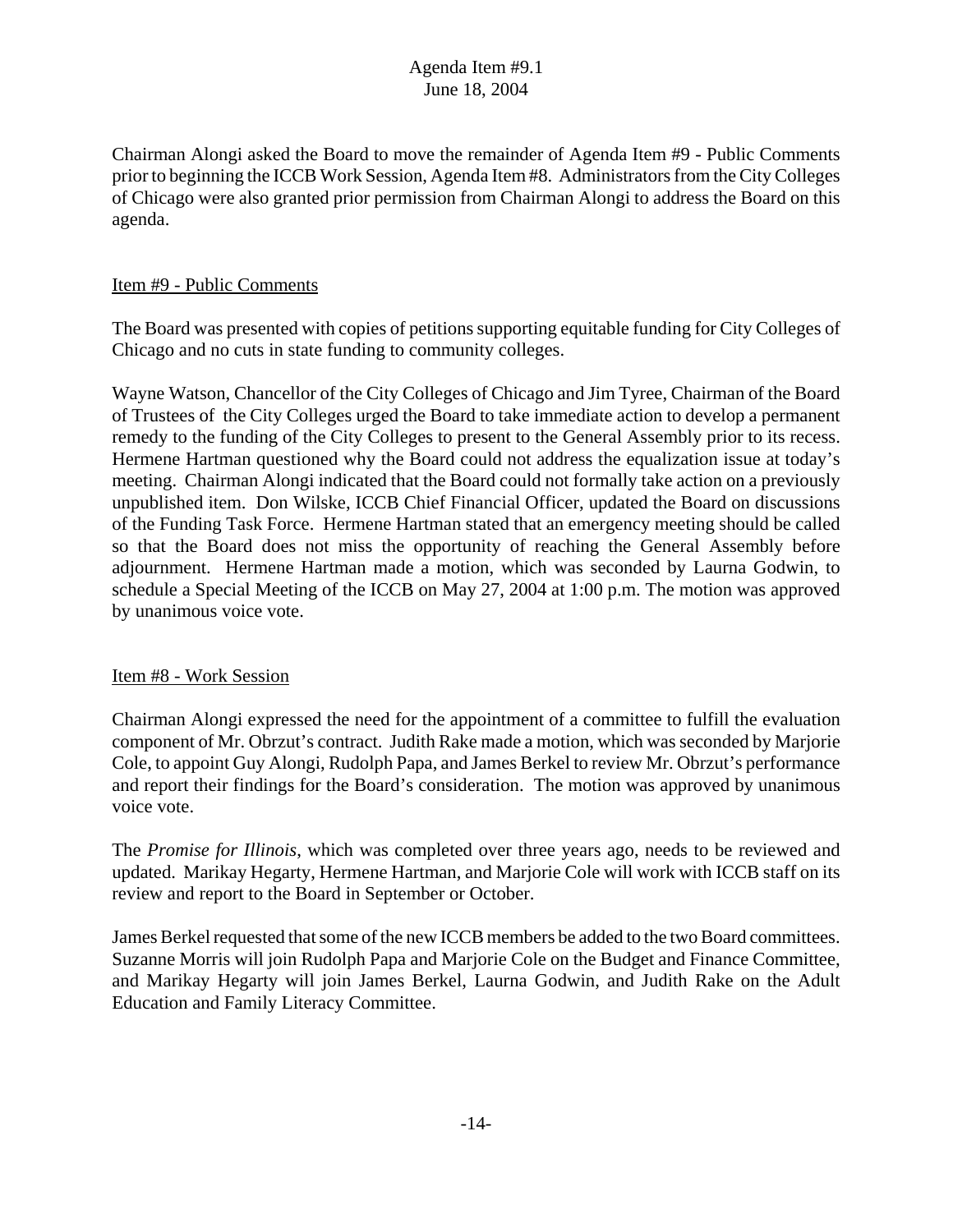The Board engaged in an orientation session for new members. Mr. Obrzut gave an overview of the Illinois Community College System. Illinois has the third largest community college system in the nation. The system's 39 community college districts is composed of 48 community colleges and one community college center. Community colleges serve 74.2 percent of all students enrolled in Illinois higher education. The ICCB has three offices, one in Chicago at the James R. Thompson Center, one on the Lincoln Land Community College campus in Springfield, and one at 401 East Capitol Avenue in Springfield. It also has two satellite offices: one in Carlyle and one located on the McHenry County College campus in Crystal Lake.

Virginia McMillan, Executive Vice President, discussed ICCB Instructional Technology, Policy Studies, and Program Planning and Accountability divisions. An overview of these divisions is located in the ICCB Reference Document under tabs seven, eight, and nine. In addition, Ms. McMillan provides the leadership for strategic planning and college recognition. Recognition evaluations are conducted on five-year cycles, and visits are based on information provided by each college on a regular basis. If problems are identified, evaluations can be conducted at any time.

Sarah Hawker, Vice President for Workforce Development and Adult Education, discussed Adult Education and Family Literacy, Student and Instructional Development, and Workforce Development. An overview of these departments is located in the ICCB Reference Document under tabs four, ten, and thirteen. There are numerous vacancies in the Adult Education division, which are in the process of being filled. The ICCB received criticism in the Federal Government revewi for the lack of staff and the level of staff. Ms. Hawker suggested that the level of affordable pay makes attracting higher levels difficult. Even with these vacancies, the Adult Education departments meet or exceed the performance standards.

Ellen Andres, Chief Operating Officer, discussed the office's front desk, Office Budget Development, Expenditure and Fund Projections, Payables, Receipts, Fixed Asset Inventory, Procurement and Purchasing, Contract and Grant Management, and External Audits. A detail on each of these is located in tab five of the ICCB Reference Document.

Don Wilske, Chief Financial Officer, discussed System Finances and Technology Services. The details on these operations can be found in tabs eleven and twelve of the ICCB Reference Document. He also discussed the closure of Metropolitan Community College in East St. Louis and the establshment of the East St. Louis Community College Center. A disaster recovery program in the event of a total system melt down is being addressed.

The Funding Task Force which met from December 1, 2001 to March 2003 was discussed. This committee studied the system funding formulas, including equalization, base operating, small college, and restricted grants. Research was also done on other factors such as credit hours, unemployment data, students, and financial and demographic data that are used in calculating grant allocations.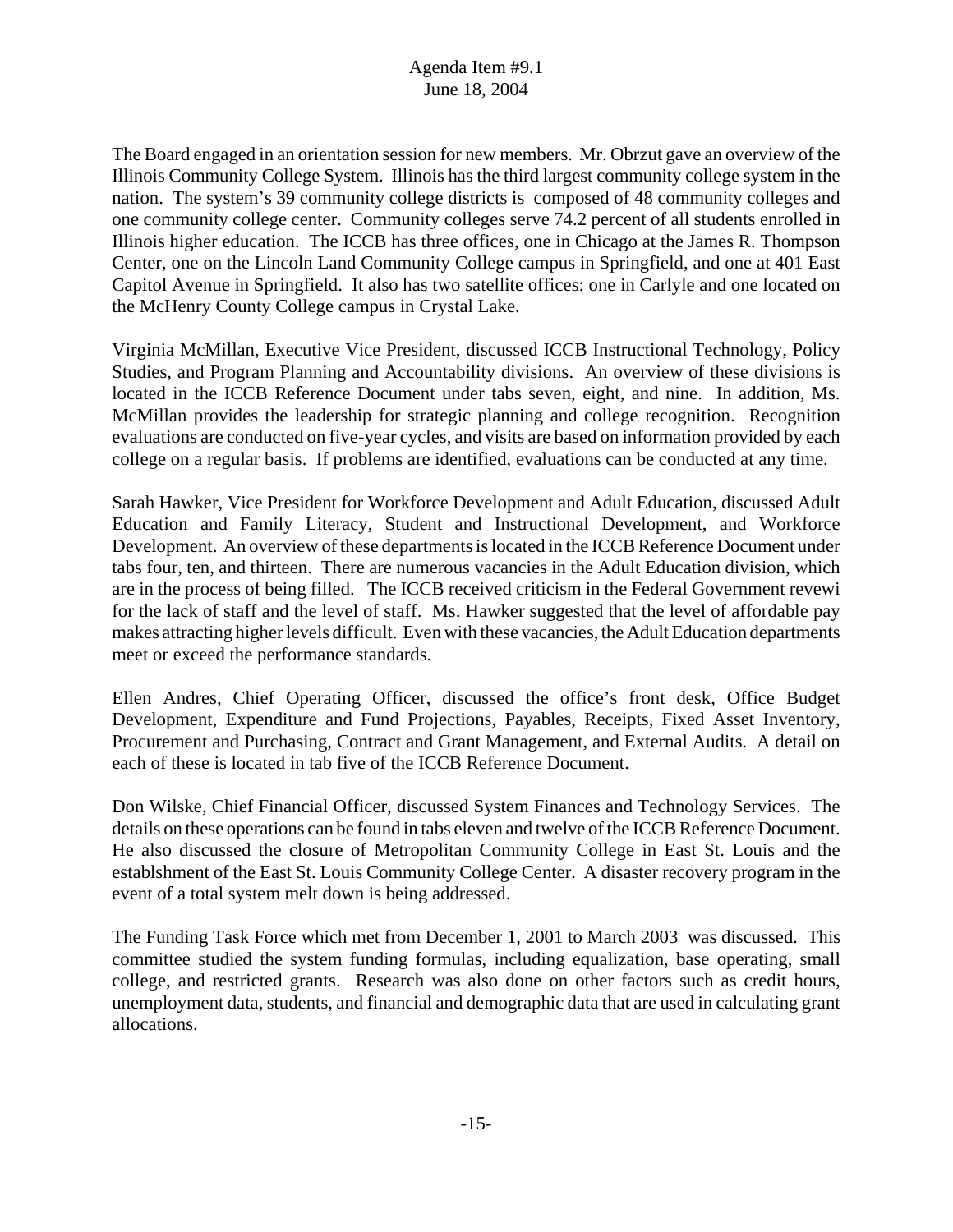Laurna Godwin inquired on the progress of replacing the External Affairs Division vacancy. James Berkel indicated that he did not see the need to fill the position. Mr. Obrzut stated that he believes there is a need for the position given the amount of activity in this area.

Sarah Aughenbaugh provided an overview of the Employee Guidebook. Board action will be requested on June 18, 2004.

William Rainey Harper College's desire to offer a four-year college degree was discussed. ICCB staff will research the matter before bringing it to the Board. Chairman Alongi stated that the ICCB needs to work with the Illinois Board of Higher Education on this issue as this could affect community college system funding. Virginia McMillan was assigned to lead this research. Item #10 – Adjournment

Suzanne Morris made a motion, which was seconded by Laurna Godwin, to adjourn the meeting at 2:30 p.m. The motion was approved by unanimous voice vote.

Chairman President/CEO

 $\overline{a}$ 

Guy H. Alongi Geoffrey S. Obrzut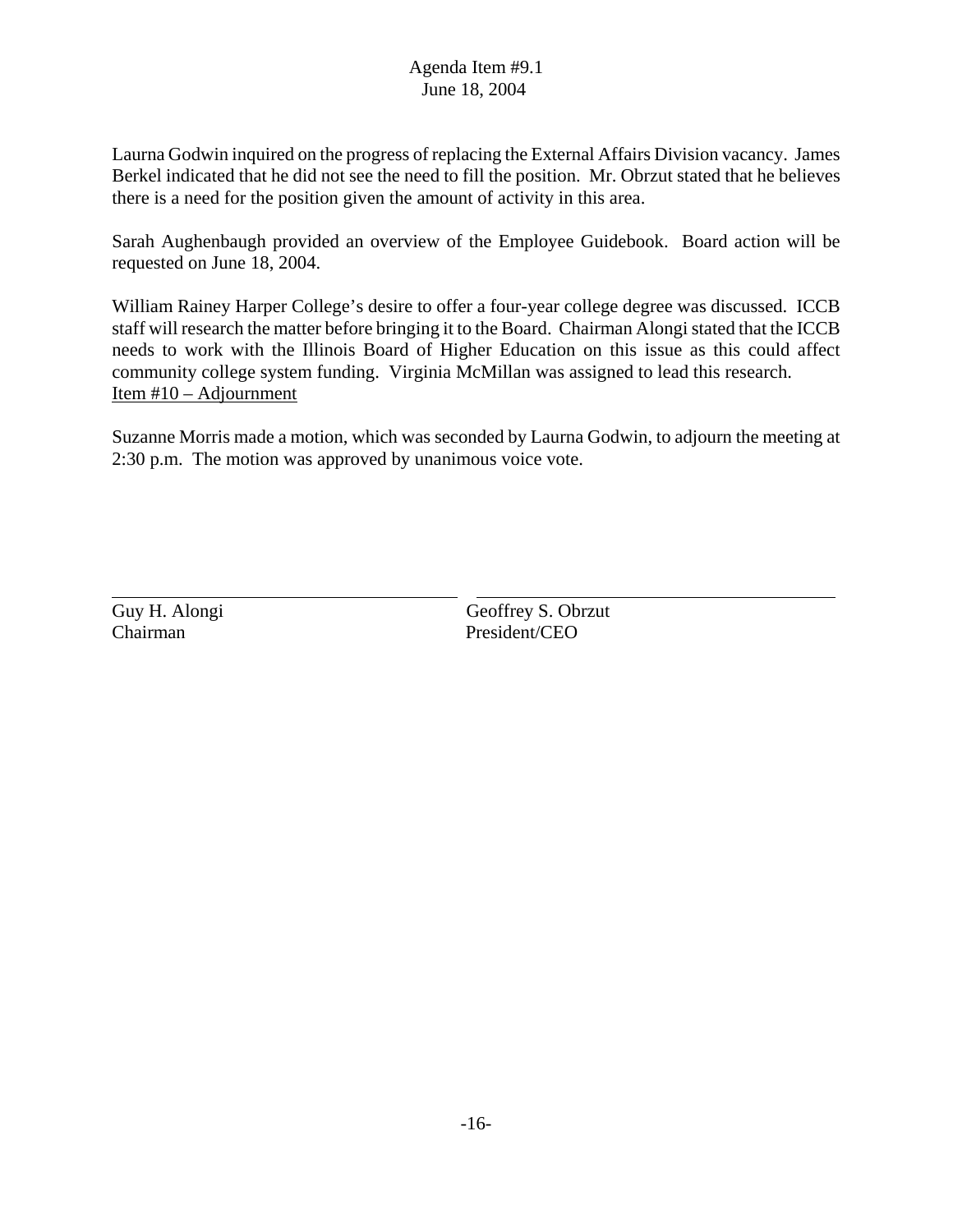## UNAPPROVED

## Minutes of the 352nd<sup>t</sup> Meeting of the Illinois Community College Board **Special Meeting** May 27, 2004 Videoconference/Telephone Conference

## Item #1 - Roll Call and Declaration of Quorum

Chairman Alongi called the meeting to order at 1:00 p.m Roll call was taken with the following members present via teleconfernece or telephone: Guy Alongi, James Berkel, Marjorie Cole, James Frommeyer, Laurna Godwin, Hermene Hartman, Marikay Hegarty, Suzanne Morris, Rudolph Papa, and Judith Rake. Motion to waive that all members be physically present was made by Laurna Godwin and seconded by Judith Rake. The motion was approved by a unanimous voice vote.

#### Item #2 - Consideration of the Recommendations of the ICCB Finance Advisory Committee

Rudolph Papa made the following motion, which was seconded by Laurna Godwin:

The Illinois Community College Board hereby endorses the following recommendations of the ICCB Finance Advisory Committee:

- $\blacktriangleright$  Employ Franklin Education Group to facilitate the work of the Finance Advisory Committee as it continues to examine the Illinois Community College System funding formula at an amount agreed upon by the President/CEO with concurrence of the Board Chair;
- < Support an additional \$16.7 million in the Illinois Community College Board fiscal year 2005 budget for the City Colleges of Chicago understanding these funds will not come from funds allocated to other Illinois community colleges; and
- **Example 1** Complete work on the Finance Advisory Committee recommendations no later than October 15, 2004.

The motion was approved by a unanimous voice vote.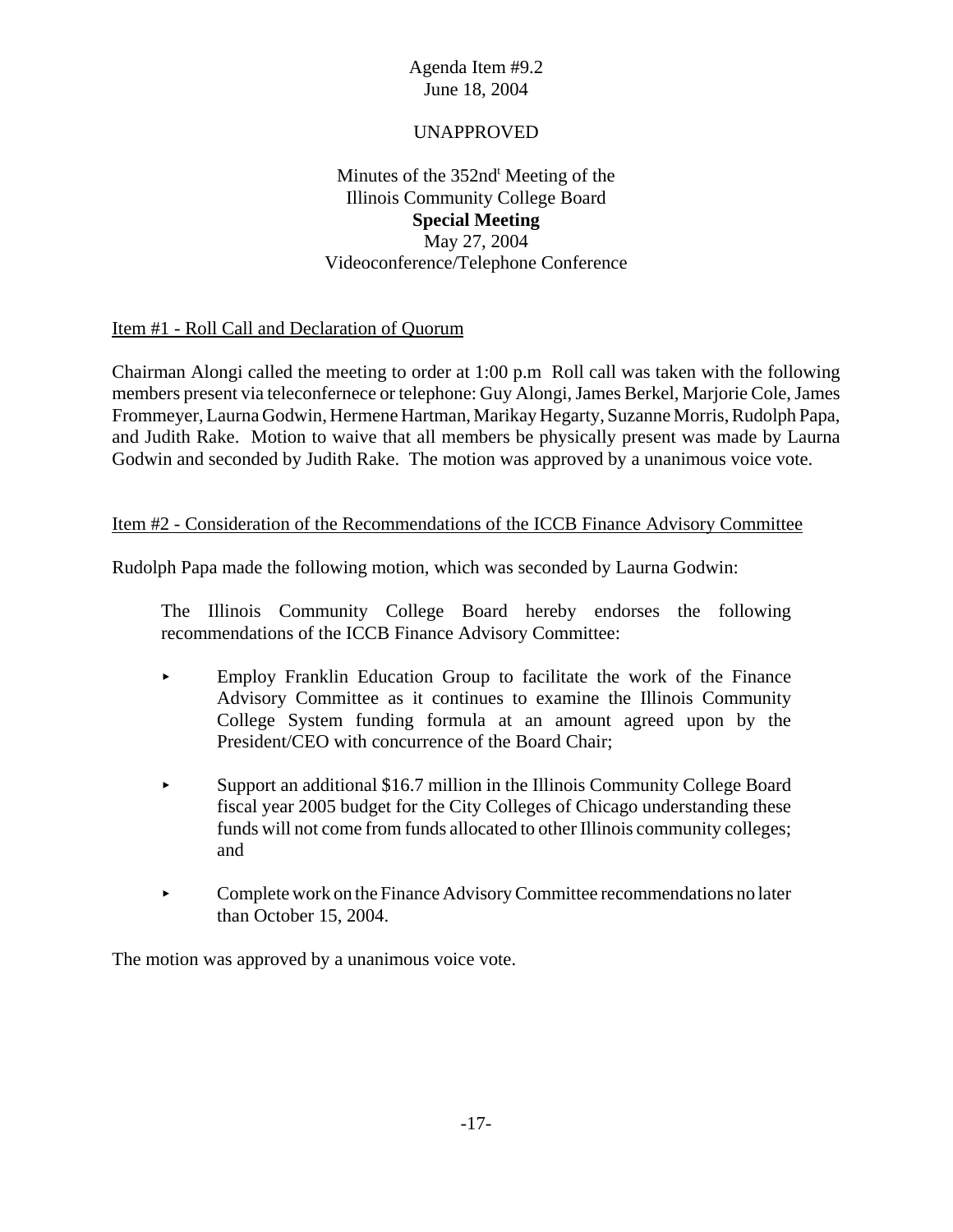## Item #3 - Adjournment

Hermene Hartman made a motion, which was seconded by Laurna Godwin, to adjourn the meeting at 1:25 p.m. The motion was approved by a unanimous voice vote. Student advisory vote: Yes.

 $\overline{a}$ 

Guy H. Alongi Geoffrey S. Obrzut President/CEO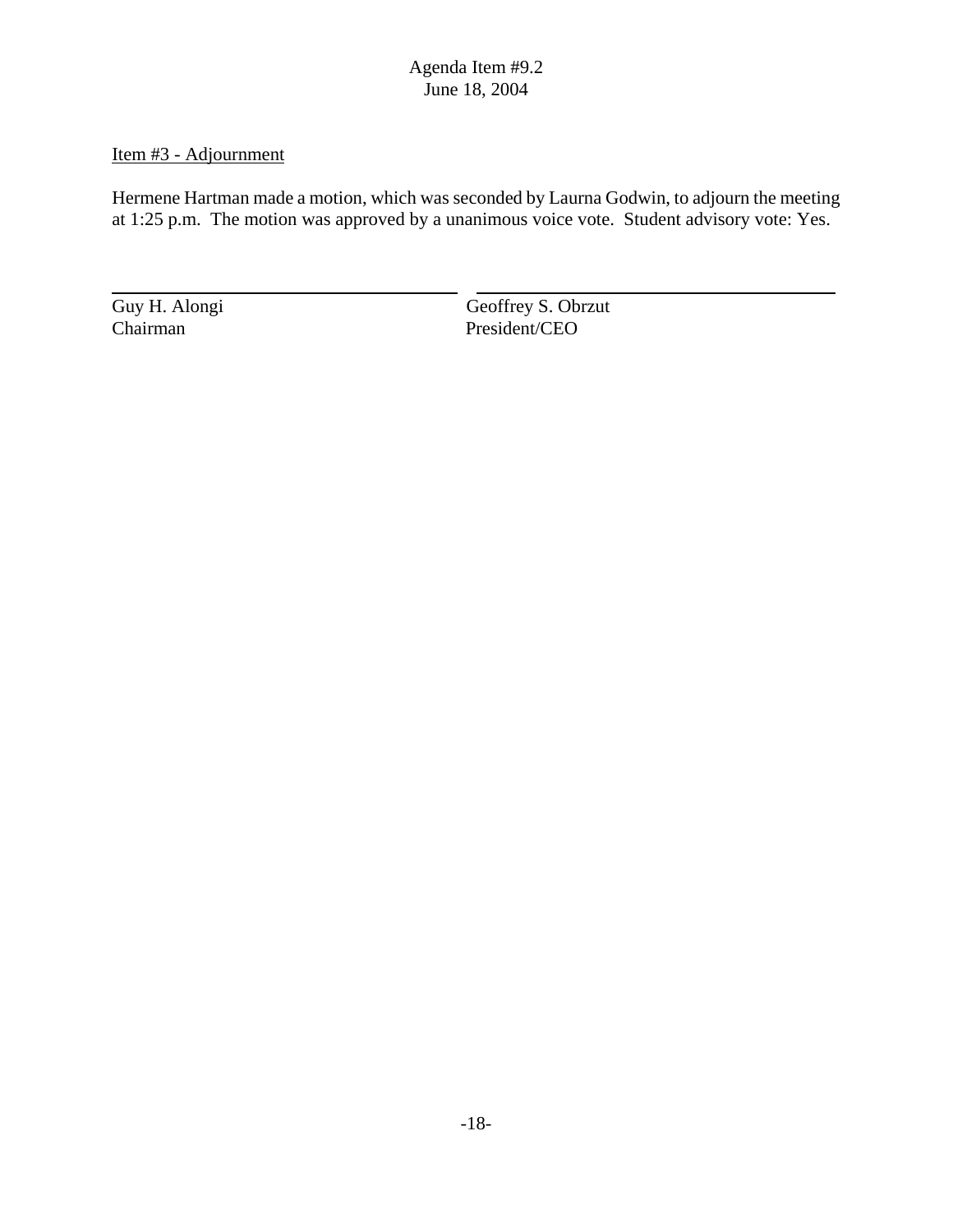## Illinois Community College Board

## **REVIEW OF EXECUTIVE SESSION MINUTES**

The Illinois Open Meeting Act requires public bodies to review, at least twice a year, minutes of the executive sessions to determine if the contents of such minutes continue to require confidentiality or if they may be made available for public inspection.

The last review of executive session minutes was made on January 16, 2004. The next review of executive session minutes will be made on January 21, 2005.

#### **RECOMMENDED ACTION**

It is recommended that the following motion be adopted:

The Illinois Community College Board hereby determines that minutes of its executive sessions held on June 14, 2002, September 20, 2002, October 18, 2002, January 17, 2003, May 15, 2003, November 13-14, 2003, November 18, 2003 and December 8, 2003 are to remain confidential. All prior minutes of executive sessions have been made available for public inspection.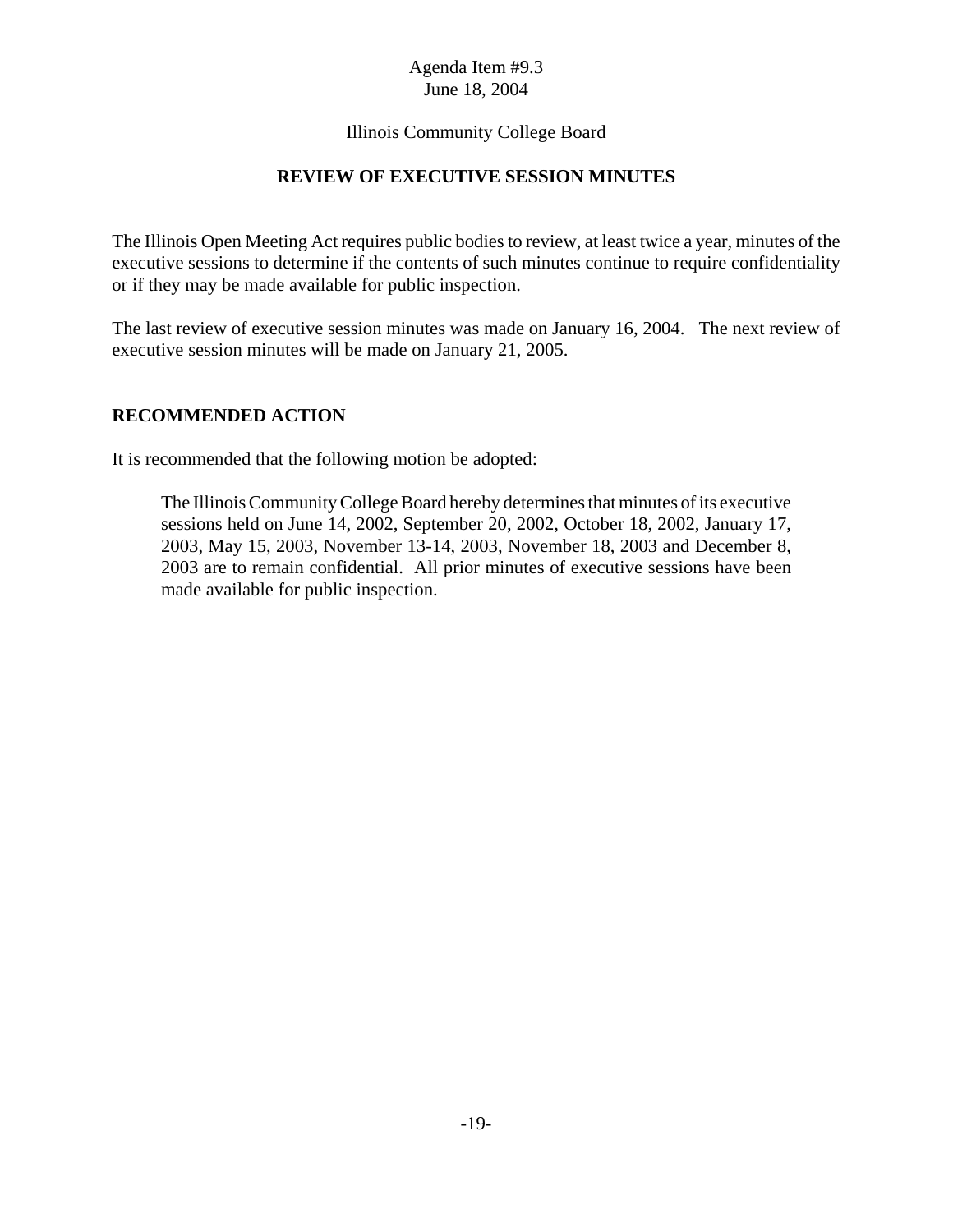Illinois Community College Board

## **ILLINOIS COMMUNITY COLLEGE BOARD FISCAL YEAR 2006 CALENDAR OF MEETINGS**

Each fiscal year, the Board will conduct three business sessions and three work sessions around the state. The June session will be held at a location to be determined by the Trustees Association.

## **RECOMMENDED ACTION**

It is recommended that the following motion be adopted:

The Illinois Community College Board hereby adopts the following fiscal year 2006 calendar of meetings.

Fiscal Year 2006

| July 15, 2005    | (Subject to Call) |                                                                                      |
|------------------|-------------------|--------------------------------------------------------------------------------------|
| September 16     | $9:00$ a.m. -     | ICCB Office, Lincoln Land<br>Community College Campus,<br>Springfield (Work Session) |
| October 21       | $9:00$ a.m. -     | Lake Land College<br><b>Mattoon (Business Session)</b>                               |
| December 2       | (Subject to Call) |                                                                                      |
| January 20, 2006 | $9:00$ a.m. -     | ICCB Office, James R. Thompson<br>Center,<br>Chicago (Work Session)                  |
| February 17      | $9:00$ a.m. -     | <b>Shawnee Community College,</b><br><b>Ullin (Business Session)</b>                 |
| May 19           | $9:00$ a.m. -     | ICCB Office, 401 East Capitol Avenue, Springfield<br>(Work Session)                  |
| *June            | $9:00$ a.m. -     | (Day and Chicago location to be determined)<br>(Business Session)                    |

\* June meetings of the ICCB are held in conjunction with the ICCTA and the Presidents Council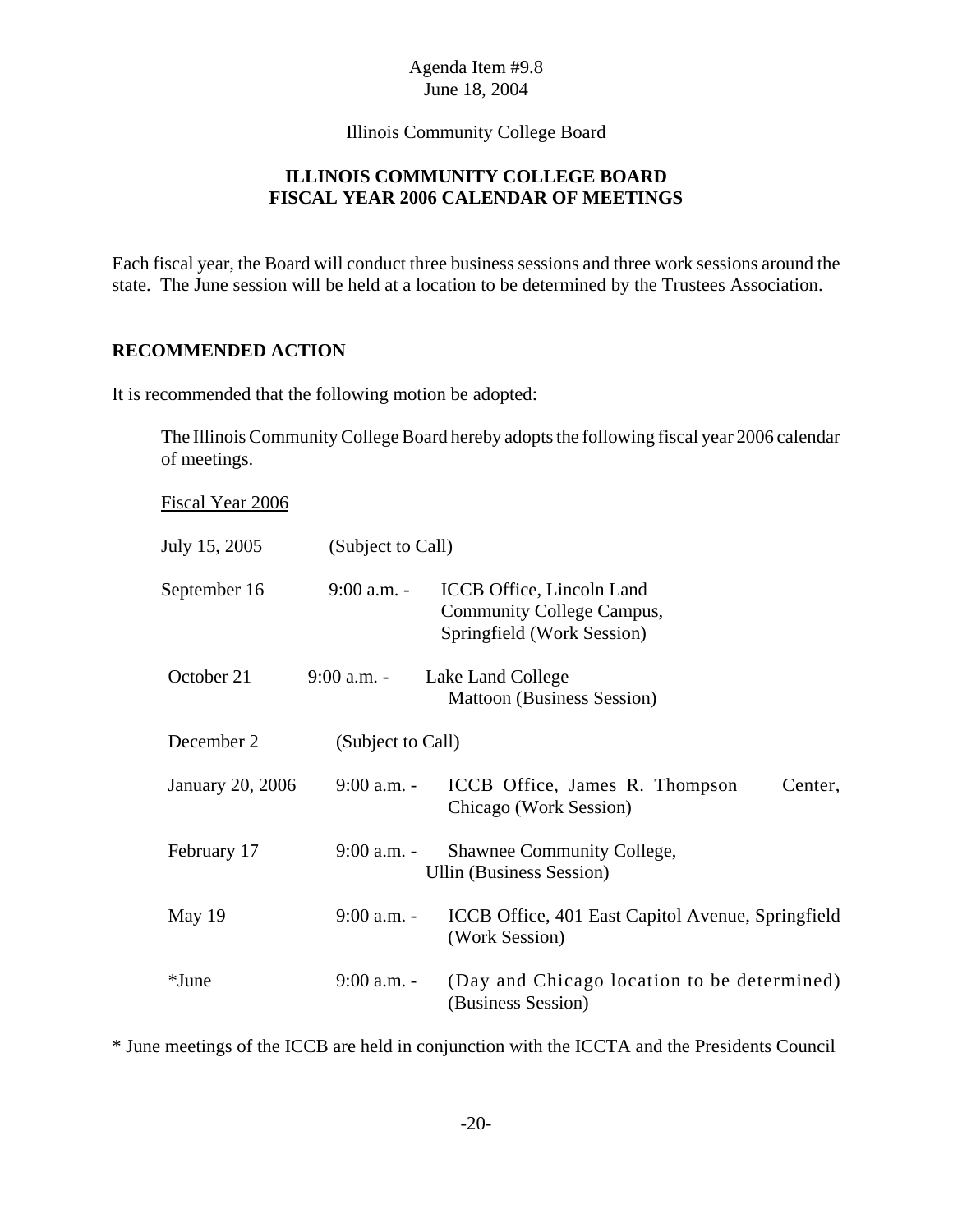## **BACKGROUND**

The "Fiscal Year 2006 Calendar of ICCB Meetings" presented today for approval include meeting sites at Lake Land College and Shawnee Community College in accordance with invitations from the presidents at the two institutions.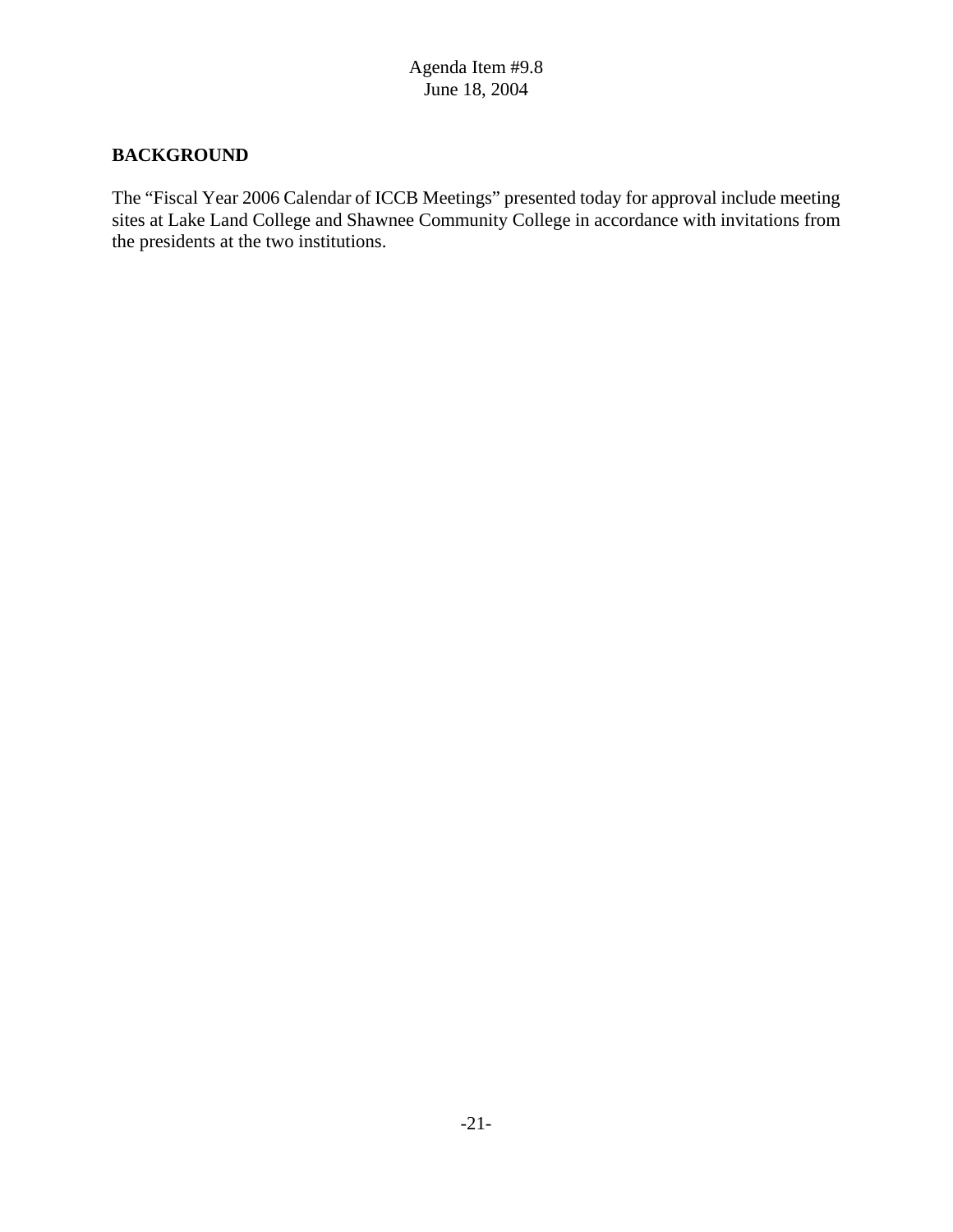Illinois Community College Board

## **ILLINOIS COMMUNITY COLLEGE BOARD RECOGNITION OF COMMUNITY COLLEGES**

The Illinois Community College Board has statutory authority to "recognize" community colleges for their compliance with state statutes and standards. During fiscal year 2004, eight community college districts have undergone in-depth recognition evaluations. Seven districts are being recommended for "recognition continued" status. The eighth district's evaluation has not been completed and recommendations for this district will be brought to the Board for its consideration in September 2004. This agenda item not only presents the staff recommendations for the colleges having completed the evaluation, but gives background on the recognition evaluation and approval process for the Board's information.

## **RECOMMENDED ACTION**

It is recommended that the following motion be adopted:

The Illinois Community College Board hereby grants a status of "recognition continued" to the following districts:

Illinois Central College Lincoln Land Community College John A. Logan College McHenry County College Moraine Valley Community College Rend Lake College Shawnee Community College (with continued monitoring of data systems and analyses during fiscal year 2005)

**BACKGROUND.** Recognition is a statutory term describing the status of a district which meets instructional, administrative, financial, facility and equipment standards as established by the Illinois Community College Board (110 ILCS Section 805/2-12f and 805/2-15). Community colleges must be recognized to be eligible for state funding. Once a college district has been recognized by the ICCB, that recognition status is continued unless action is taken by the Board to interrupt it. To determine a district's recognition status, the ICCB conducts periodic evaluations. The objectives of the recognition evaluation include 1) the determination of a district's compliance with the *Public Community College Act* and *ICCB Administrative Rules*; 2) the provision of assistance to districts in achieving compliance with the Act and Rules; 3) the identification of issues which may be of concern to the community college system and the gathering of basic data about these issues; and 4) the identification of exemplary district practices/programs that can be shared with other districts.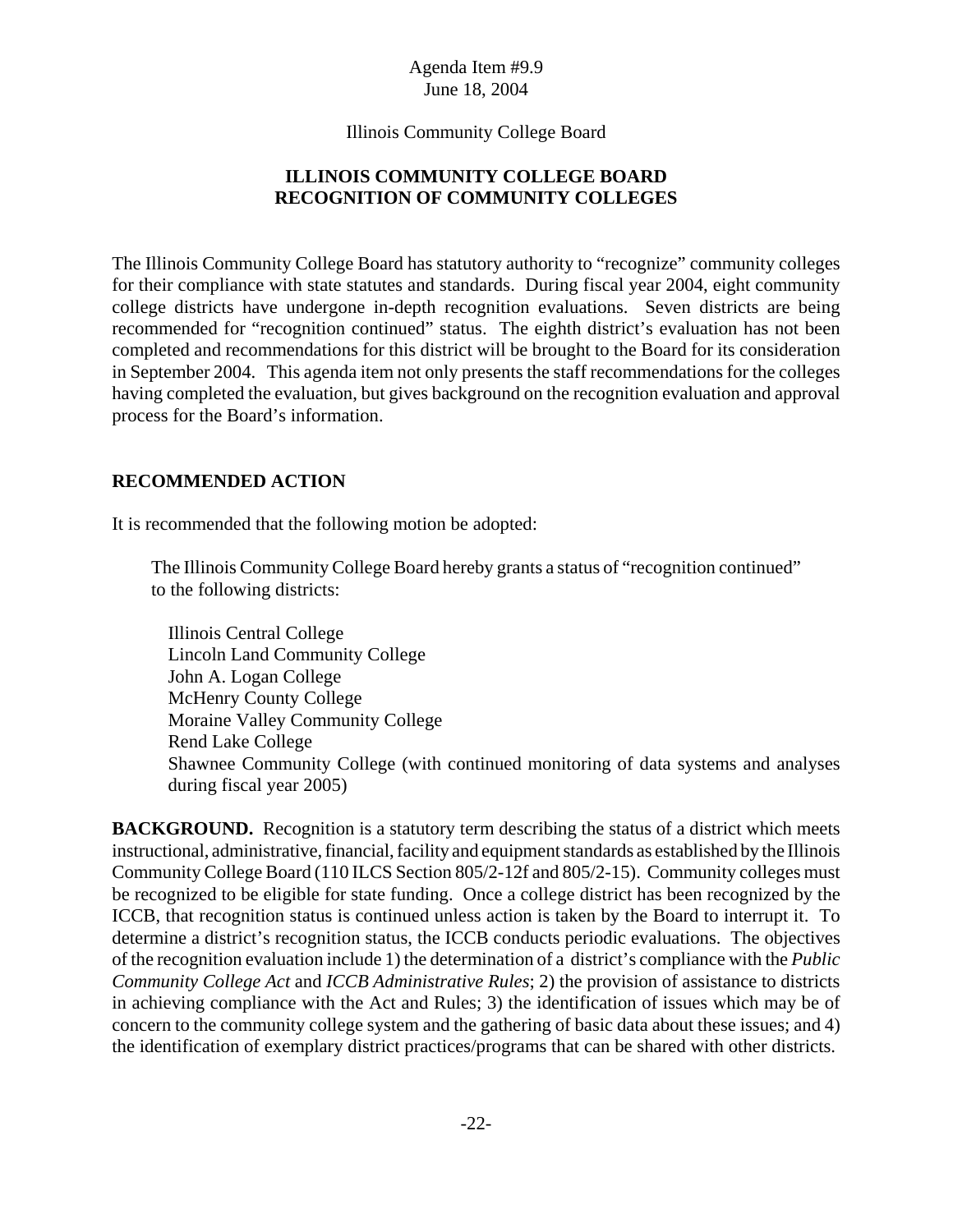Based on a five-year cycle, ICCB staff conduct recognition evaluations to assure that districts are in compliance with selected standards. All districts are evaluated on a select number of standards during the same five-year cycle. ICCB staff makes an assessment on each individual standard and on a global basis considering all focused and nonfocused standards. On individual standards, districts are identified as either in compliance or not in compliance. Recommendations are either mandatory, when a college is "out of compliance", or otherwise advisory. On an overall, global basis, there are three categories of recognition status:

*Recognition continued* - The district generally meets ICCB standards. A district which has been granted a status of "recognition continued" is entitled to receive ICCB grants for which it is otherwise entitled and eligible.

*Recognition Continued-with Conditions* - The district generally does not meet ICCB standards. A district which has been assigned the status of "recognition continued-with conditions" is entitled to receive ICCB grants for which it is otherwise entitled and eligible, but it is given a specified time to resolve the conditions which led to the assignment of that status. A follow-up evaluation is scheduled no sooner than three nor later than nine months after ICCB action on the assignment to determine the district's progress in resolving the conditions.

*Recognition Interrupted* - The district fails to take corrective action to resolve the conditions placed upon it under "recognition continued-with conditions" within a prescribed time period. A district which has been assigned a status of "recognition interrupted" may apply for recognition at such time as all requirements set forth by the ICCB has been satisfied. A district will have state funding suspended on a prorata, per diem basis for the period of time for which such status is in effect.

Standards identified for focused review during the fiscal years 2001 and 2005 were selected from the following categories: accountability, finance/facilities, instruction, workforce development, and technology/telecommunications. These same standards are used by each district in a self-evaluation that is submitted to ICCB prior to the staff evaluation.

Evaluations for the seven districts included in this item have been completed through receipt of responses to draft reports. The responses include the districts' planned action for the compliance recommendations as well as reactions to advisory or quality recommendations when the districts chose to provide them. Each of these seven districts is judged by staff to be in general compliance with ICCB recognition standards and, therefore, recommended for continuation of its recognized status. In cases where there appears to be a systemic problem impacting a college, ICCB staff will continue to monitor the college's progress over the next year. The final report of each district, including district responses, is externally attached.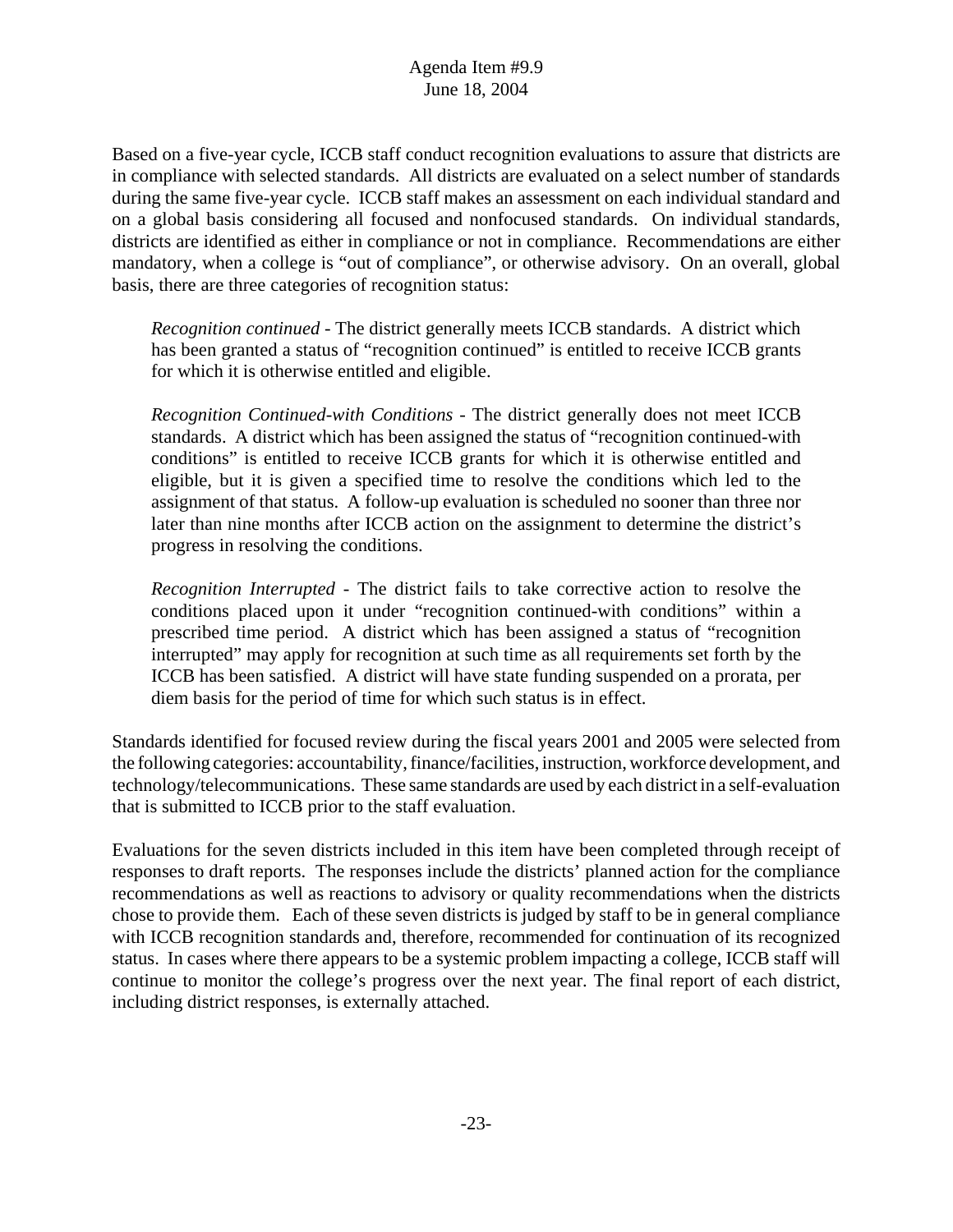College districts included in fiscal year 2005 recognition evaluations are: Heartland Community College, John Wood Community College, College of Lake County, Lewis and Clark Community College, Oakton Community College, Richland Community College, Southeastern Illinois College, and Spoon River College. Each of these colleges underwent Illinois Community College Board financial audits during fiscal year 2004. Results of the audits will be considered in the recognition evaluation for fiscal year 2005.

Fiscal year 2005 is the final year of the current five-year recognition cycle. Staff are in the process of identifying the standards on which to focus for the next five-year cycle. Any changes in the procedures are also being identified and will be brought to the Board for its endorsement in the fall 2004.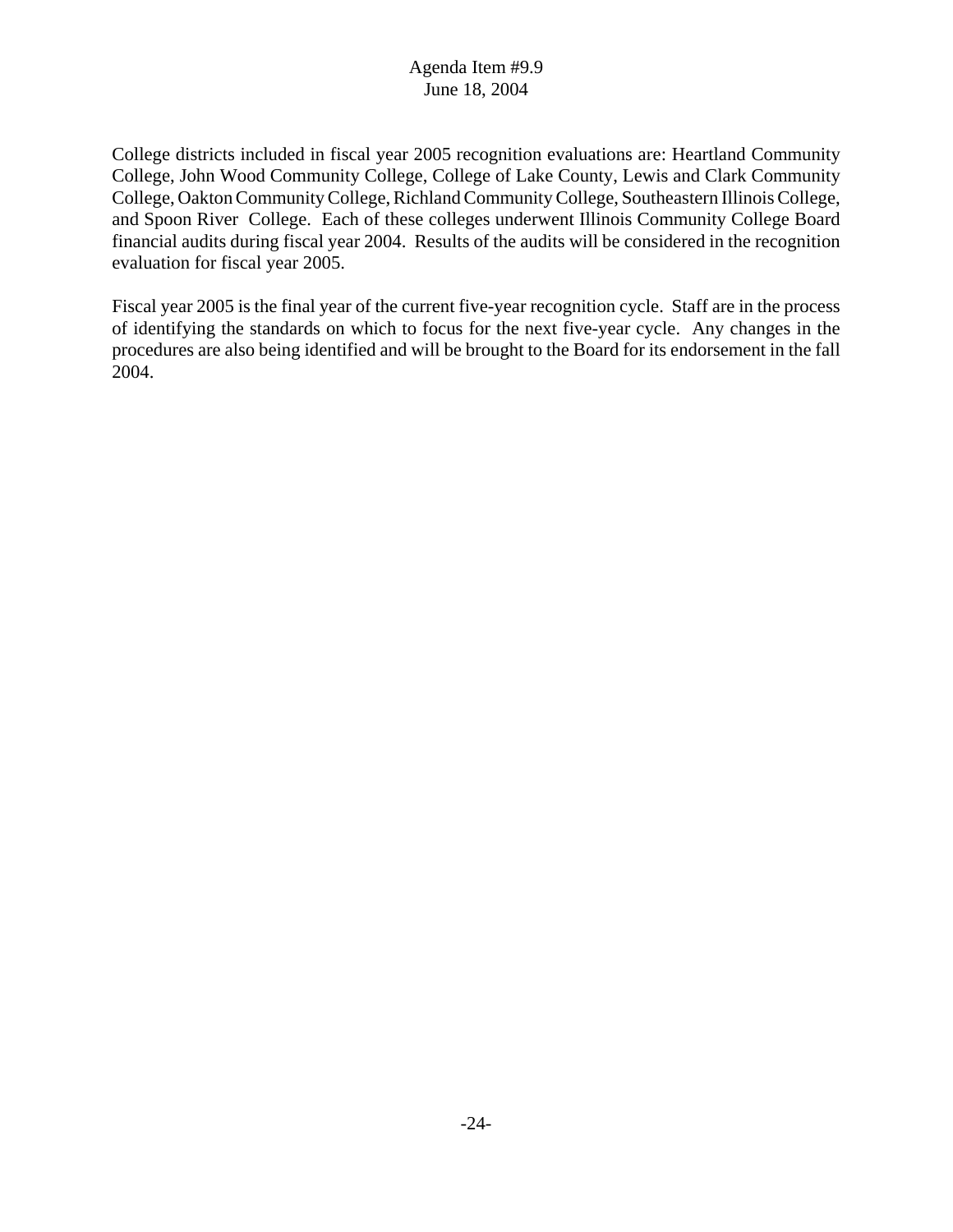## Illinois Community College Board

## **NEW UNITS OF INSTRUCTION**

The Illinois Community College Board is requested to approve new units of instruction for the following community colleges:

## **RECOMMENDED ACTION:**

It is recommended that the following motion be adopted:

The Illinois Community College Board hereby approves the following new units of instruction for the community colleges listed below:

## **PERMANENT PROGRAM APPROVAL**

Richard J. Daley College

- < Transportation & Distribution Logistics A.A.S. degree (63 semester credit hours)
- < Transportation & Distribution Logistics Certificate (36 semester credit hours)

#### John A. Logan College

- < Massage Therapy Certificate (30 semester credit hours)
- < Emergency Medical Services A.A.S. degree (67 semester credit hours)

#### Waubonsee Community College

< Construction Management Technology A.A.S. degree (64 semester credit hours)

#### Illinois Valley Community College

Paraprofessional Educator A.A.S. degree (64 semester credit hours)

#### Prairie State College

Paraprofessional Educator A.A.S. degree (62 semester credit hours)

#### Richland Community College

Paraprofessional Educator A.A.S. degree (62 semester credit hours)

#### Rock Valley College

- Paraprofessional Educator A.A.S. degree (64 semester credit hours)
- < Paraprofessional Educator Certificate (34 semester credit hours)

#### Triton College

- Paraprofessional Educator A.A.S. degree (62 semester credit hours)
- < Paraprofessional Educator Certificate (33 semester credit hours)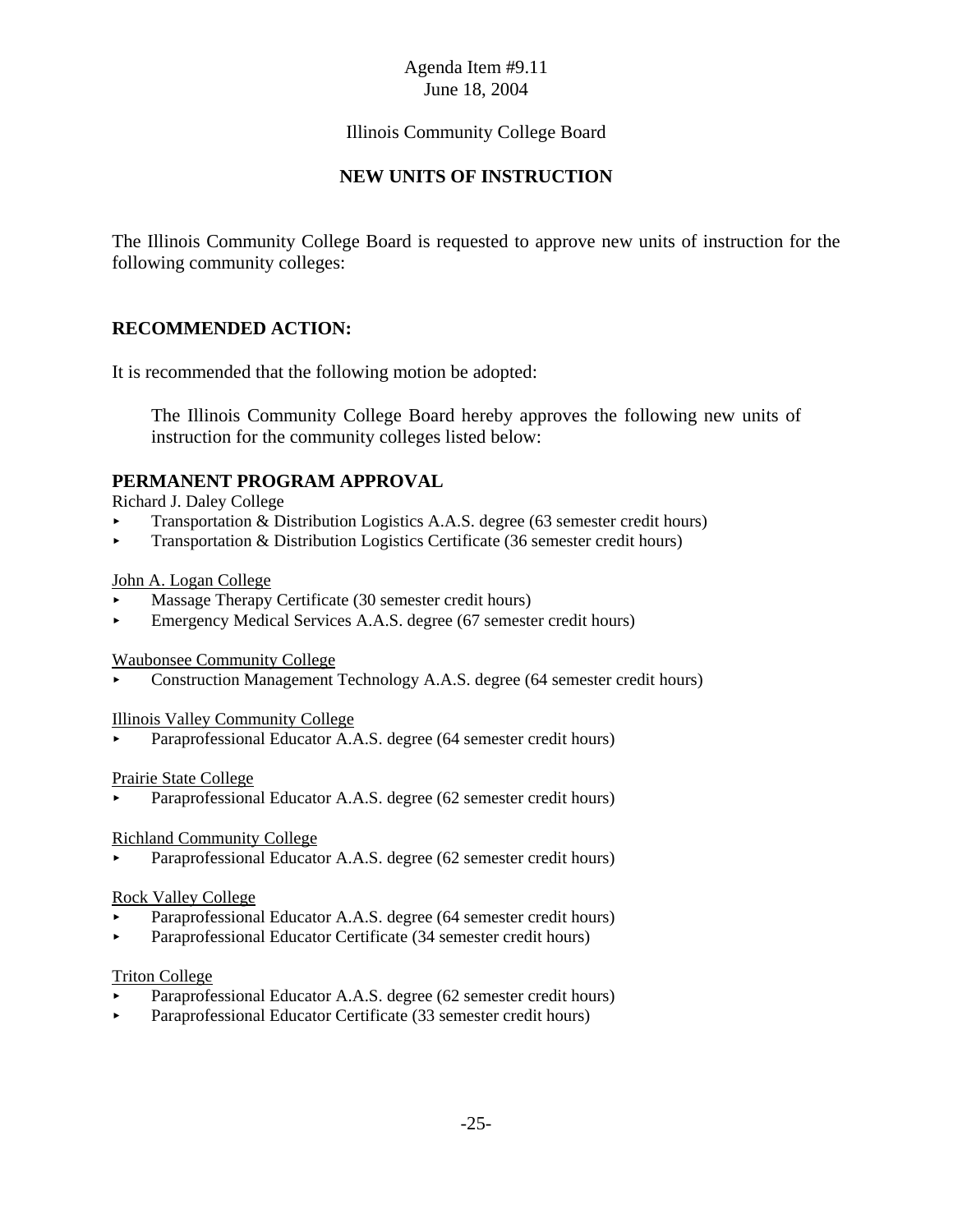# **BACKGROUND**

**Richard J. Daley College** is seeking approval to offer a 63 semester credit hour A.A.S. degree and a 36 semester credit hour Certificate program both entitled "Transportation and Distribution Logistics". The programs will prepare individuals for entry-level employment and advancement in the field of logistics and logistics management. The certificate includes seven (7) semester credit hours of required general education coursework, 24 semester credit hours of required career and technical education, and five (5) semester credit hours of work-based learning in transportation and distribution logistics. The degree program ladders on the certificate curriculum to include an additional nine (9) semester credit hours of required general education coursework, and 18 additional credit hours of career and technical education requirements. Career and technical coursework in both curricula cover introductory transportation and logistics, traffic management and customer service, warehousing and distribution, purchasing, export/import management, legal compliance issues, global logistics management, e-commerce technology, supply chain optimization and information systems, and inventory control.

Labor market information provided by the college supports the demand for transportation and distribution managers and workers both district-wide and statewide. The college anticipates an enrollment of 20 full-time and 15 part-time enrollments the first year. The program will require two new part-time and three existing full-time faculty the first year. Costs of implementing this program will be approximately \$18,500 the first year, \$43,500 the second year, and \$52,500 the third year. Higher second and third year costs reflect the addition of a coordinator/supervisor for the program's work-based learning component and the development of online course offerings.

Certification in the field of production planning and inventory control is optional through the American Production and Inventory Control Society (APIC), and through the Institute of Supply Management (ISM) for purchasing. Graduates of the degree curriculum will be prepared for both certifications. In addition, students have the opportunity for articulation with the Illinois Institute of Technology in the area of "Industrial Logistics". Students will be assessed on the knowledge of transportation and distribution logistics through observation by faculty and employers during the supervised work-based learning experience.

**John A. Logan College** is seeking approval to offer a 30 semester credit hour certificate program in "Massage Therapy". This program will prepare individuals for employment as massage therapists and will also serve as professional development training for existing health professionals interested in pursuing holistic treatment methods. The curriculum consists of coursework in anatomy and physiology, introductory and advanced massage therapy, massage therapy practices and techniques, and massage business management. The curriculum includes over 600 contact hours of practice and exceeds the minimum contact hour requirements of the Illinois Department of Professional Regulation (IDPR) for licensure. The curriculum will prepare individuals for the required licensure through IDPR and for certification through the National Certification Board of Massage Therapy and Body Work (NCBMTB). Labor market information provided by the college is supportive of the need for trained massage therapists within the college's district. Furthermore, the college will be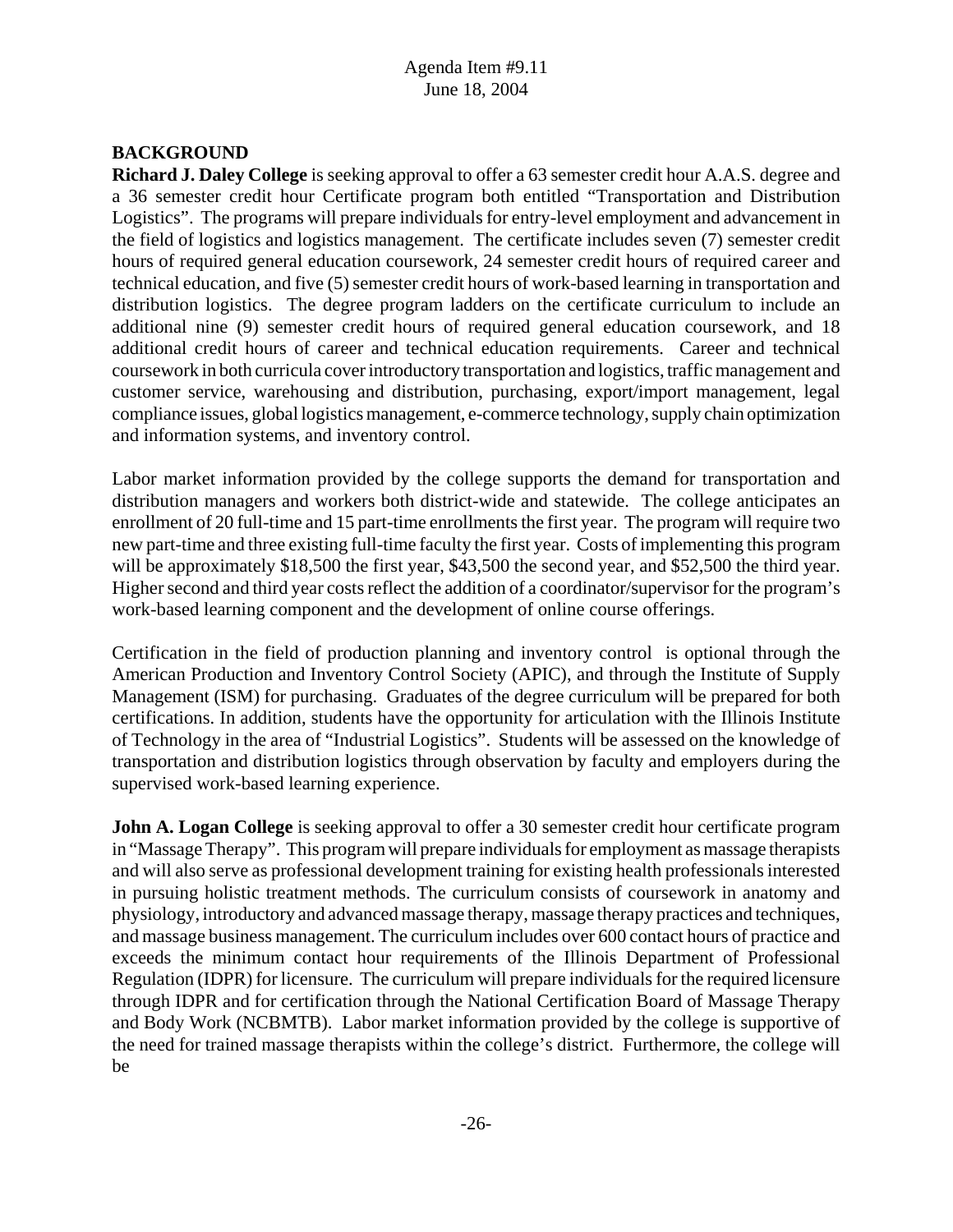assuming training provided currently by an existing private institution. The college anticipates an enrollment of 12 full-time students the first year, increasing to 16 full-time students by the third year. The college plans to seek accreditation through the Commission on Massage Therapy Accreditation (COMTA). The program will require one existing full-time faculty member and two new part-time faculty the first year. Costs for implementing this program will be approximately \$22,879 the first year, \$21,779 the second year, and \$18,779 the third year.

**John A. Logan College** is also seeking approval to offer a 67 semester credit hour A.A.S. degree program in "Emergency Medical Services". This program will prepare students for employment as Emergency Medical Technician-Paramedics (EMT-P). This curriculum was developed according to the National Standard Curriculum for Paramedics issued by the U.S. Department of Transportation-Highway Traffic Safety Commission as well as requirements of the Illinois Department of Public Health for licensure as a paramedic. The proposed program combines two existing certificate programs currently being offered by the college, certificates in EMT-Basic and EMT-Paramedic. The curriculum consists of 17 semester credit hours of required general education coursework, and 50 semester credit hours of required career and technical education coursework. Career and technical coursework covers basic, intermediate and paramedic emergency medical technology, including topics such as medical terminology, shock and trauma patient care, prehospital and emergent assessment and treatment, psychiatric disorders, and communication with hospital personnel. In addition, this curriculum includes 460 contact hours of work-based learning experiences in emergency medical services.

Labor market information provided by the college is supportive of the continued demand for licensed EMTs at all levels. The college anticipates 15 part-time enrollments each year during the first three years of the program. The program will require four existing part-time faculty the first year. Costs of implementing this program will be approximately \$13,380 the first year, \$13,984 the second year, and \$16,334 the third year.

The college's existing certificate programs have been approved by the Illinois Department of Public Health, as will the proposed program once the required state approvals have been granted by ICCB and IBHE. Graduates of this program will be prepared for the required licensure exam offered by the Illinois Department of Public Health. Students will be assessed on their knowledge of emergency medical technology and practice through a cumulative written and practical exam, as well as through observation by faculty and employers during the work-based learning experiences.

**Waubonsee Community College** is seeking approval to offer a 64 semester credit hour A.A.S. degree program in "Construction Management Technology". This program will prepare individuals with a background or work experience in construction for employment in the field of construction management. The curriculum consists of 21 semester credit hours of required general education coursework, 41 semester credit hours of required career and technical education coursework, and two (2) semester credit hours of career and technical electives. Career and technical coursework includes introduction to construction management, management accounting, construction estimating, safety,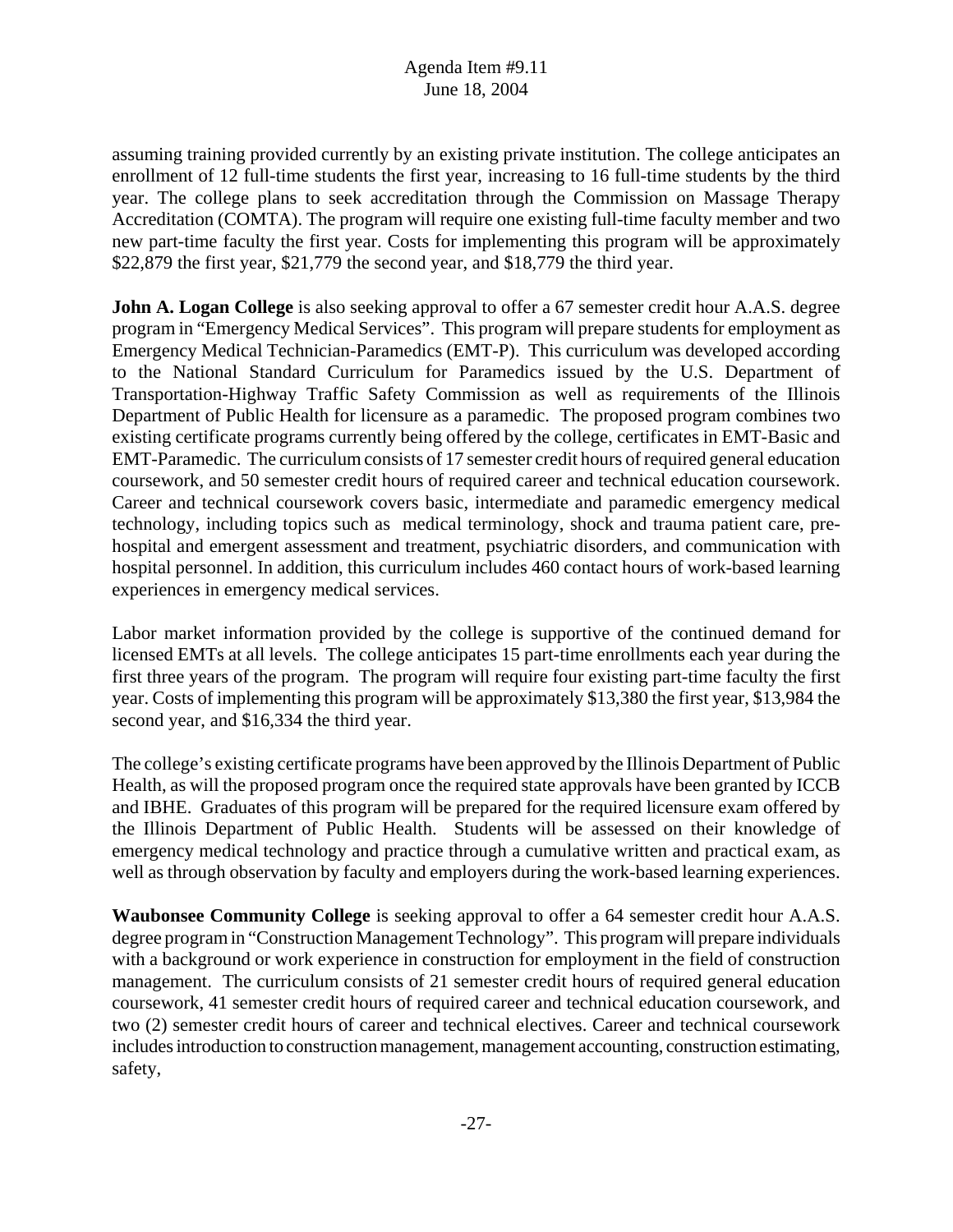commercial and residential wiring, residential comfort systems, architectural drafting, computeraided drafting, interior design, contracts and real estate transactions. The proposed program will provide secondary students in construction trades programs from three district high schools and two area career centers with Tech Prep opportunities, in addition to possible articulation with construction management programs at Illinois State University and Southern Illinois University.

Labor market information provided by the college supports the demand for construction managers both district-wide and in the nearby Chicago Metropolitan Area. Currently, there are no surrounding community colleges offering similar degree programs. The college anticipates an enrollment of five (5) full-time and 10 part-time students the first year, increasing to 15 full-time and 20 part-time students by the third year. The program will require two (2) new part-time faculty the first year. Costs of implementing this program will be approximately \$9,000 the first year, and \$16,000 each year during the second and third years.

Program accreditation is optional through the American Council for Construction Education (ACCE). The proposed curriculum meets the standards for construction management education programs developed by ACCE. The college plans to seek program accreditation following the graduation of one class from the degree curriculum. Students will be assessed on their knowledge of construction management theory and practices through a portfolio project including estimating, scheduling, bid preparation and drafting.

**Illinois Valley Community College, Prairie State College, Richland Community College, Rock Valley College and Triton College** have submitted applications to offer the "Paraprofessional Educator" Associate in Applied Science (A.A.S.) degree Statewide Model Curriculum. **Rock Valley College** and **Triton College** have also submitted applications to offer the related "Paraprofessional Educator" Certificate Statewide Model Curriculum. These proposals meet the model guidelines endorsed by the Illinois Community College Board on May 16, 2003. The Board indicated in its action at that time that colleges meeting these guidelines would be granted approval without further Board action required.

## **INFORMATION ITEM - BASIC CERTIFICATE APPROVAL**

Following is a list of basic certificates that have been approved on behalf of the Illinois Community College Board by the President/CEO since the last Board meeting:

#### **Permanent Program Approval**

Kaskaskia College

< CISCO Networking Certificate (16 semester credit hours)

#### Oakton Community College

< Network Security Administrator Certificate (20 semester credit hours)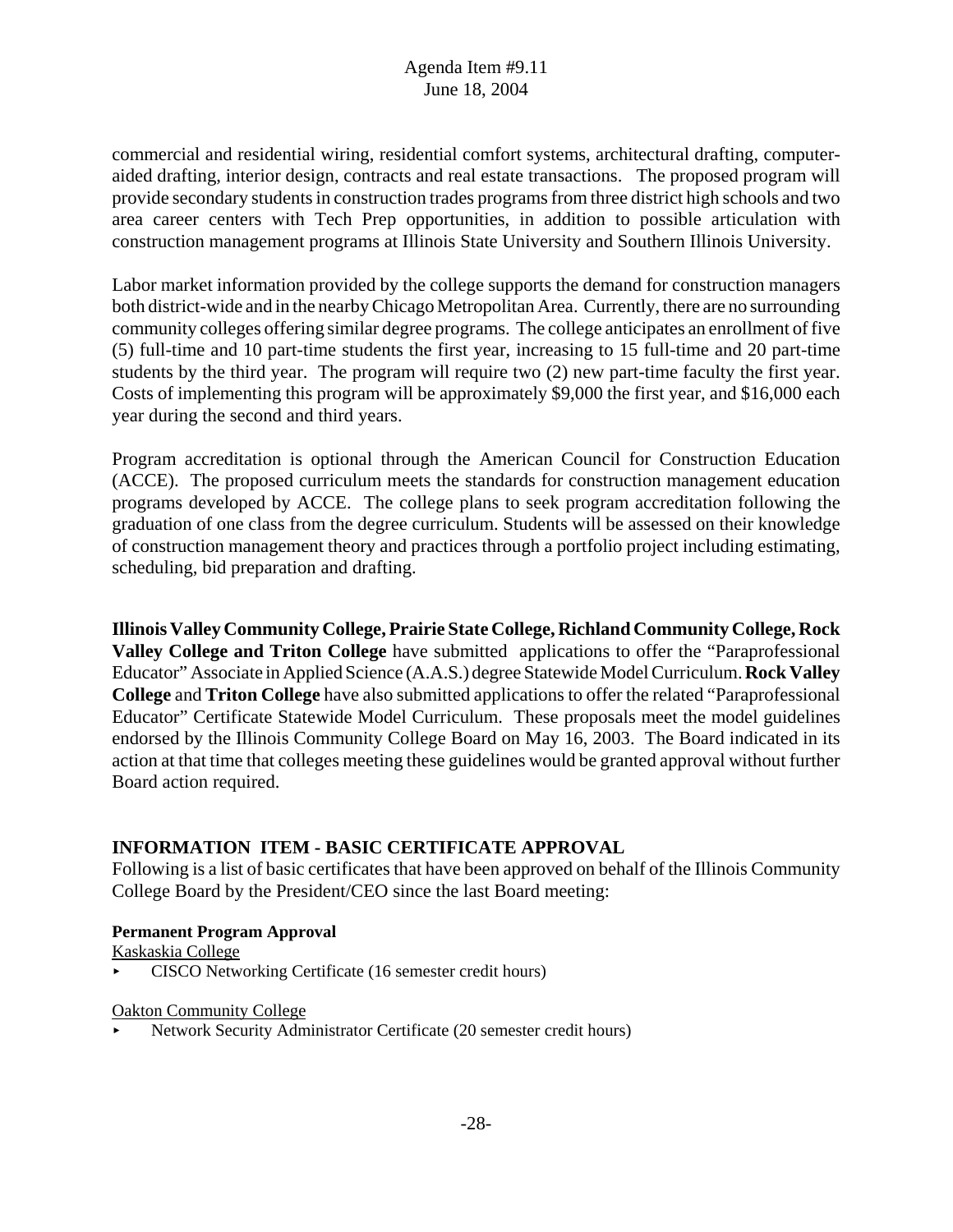Waubonsee Community College

- $\blacktriangleright$  Traditional Photography Certificate (12 semester credit hours)
- **Basic Digital Photography Certificate (9 semester credit hours)**
- **Example 12** Intermediate Digital Photography Certificate (18 semester credit hours)
- < Comprehensive Photography Certificate (24 semester credit hours)

#### **Temporary Program Approval**

Oakton Community College

- Nonprofit Advancement Certificate (21 semester credit hours)
- < Oracle Database Administrator Certificate (12 semester credit hours)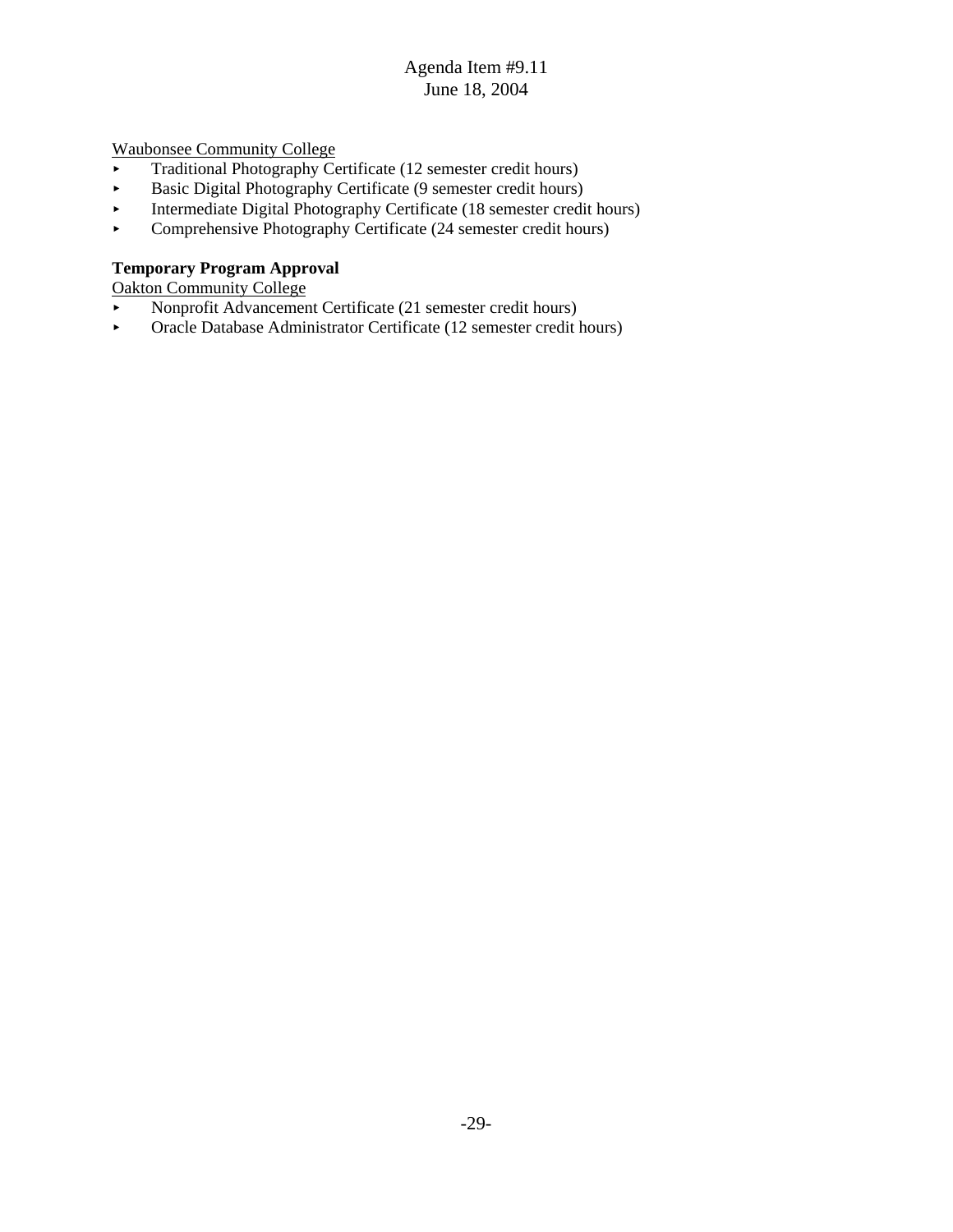#### Illinois Community College Board

# **PROPOSED AMENDMENTS TO ILLINOIS COMMUNITY COLLEGE BOARD RULES CONCERNING MIDTERM CERTIFICATION OF STUDENTS FOR STATE FUNDING**

*(Initial Approval)*

A major driver of funding within the Illinois Community College funding formula is credit hours generated by students attending classes. Credit hours are reported in the instructional credit hour claim report as SU and SR records. Illinois Community College Board (ICCB) administrative rules 1501.501 (Definitions) and 1501.507 (Credit Hour Grants) define and outline requirements for submission of the SU/SR claims. These rules have been modified from time to time to reflect changing requirements. However, the whole midterm certification concept has been predicated on hard copy midterm class lists and hard copy instructor signatures on those midterm class lists. Technology has changed significantly in the past ten years and provides some opportunities for designing operational efficiencies into the colleges processes. Many districts have been exploring the possibilities of using electronic methods to obtain instructor signatures on their midterm class lists and final grade sheets. ICCB rules have not changed since their inception with regard to the manner in which the districts obtain the signature of the instructor. These proposed rule changes would allow districts to modify their practices and procedures to design systems that would eliminate the need for districts to physically distribute midterm class lists or final grade sheets to instructors, collect the signed forms, and store multiple pieces of paper in a file cabinet.

The following proposed rule modifications were presented to the Board and the system in the February 20, 2004, agenda for review and comment. No opposition to the proposed changes was received. The item is, therefore, presented for the Board's initial approval to be forwarded to the Secretary of State Index Department and Joint Committee on Administrative Rules.

#### **RECOMMENDED ACTION**

It is recommended that the following motion be adopted:

The Illinois Community College Board hereby adopts and initially approves the following amendments to the *Administrative Rules of the Illinois Community College Board* and authorizes its President/CEO to process these amendments in accordance with the Illinois Administrative Procedures Act.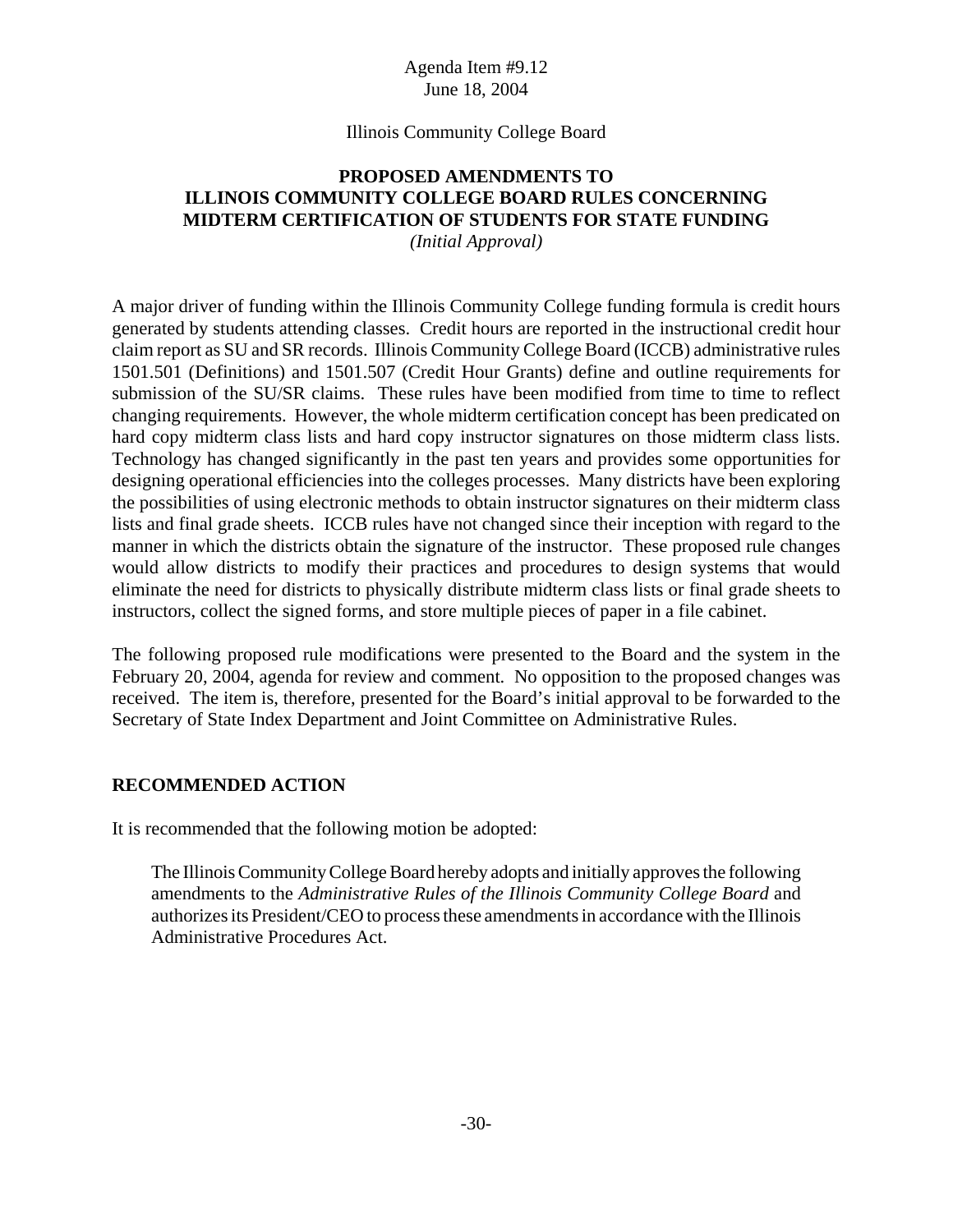# **SUBPART E: FINANCE**

Section 1501.501 Definition of Terms

Midterm Class List Certification- as part of the verification that a student's credit hours are eligible for state funding, the college shall establish a process for certifying students in attendance at the midterm. The district shall file with the ICCB a document outlining the process (including but not limited to specific steps and/or procedures, steps for obtaining an electronic midterm certification signature, etc.) it follows as part of that certification and the district shall file an amended process anytime changes are made, but not less than once every five years.

Midterm Certification signature- the college may either obtain and maintain midterm class lists manually signed and dated by faculty or accept electronic signature of the faculty. If the college chooses to accept an electronic signature of faculty then the college must include in the Midterm Class List Certification Process a written summary explaining what steps are in place which assure:

- 1) Appropriate administrative and operational controls are in place to ensure faculty only have access to midterm class lists which they teach;
- 2) Appropriate controls are in place to only allow an electronic signature at the midpoint of the class during a specified period (i.e. one or two weeks before and one or two weeks after the midpoint of the class);
- 3) Each faculty member's identity is authenticated and attributed to the midterm certification signature; and
- 4) The integrity of the electronically signed midterm class list of each course section has been secured and verified;
- 5) The college has the capability of generating a signed printed midterm class lists which support the ICCB SU/SR credit hour claim submission.

A final grade sheet electronic signatures process, if adopted, should be implemented in the same manner as the electronic midterm certification signature.

Section 1501.507 Credit Hour Grants

## e) Midterm class list certification requirements

- 1) The midterm class lists' primary purpose shall be for certification of students' credit hours for state funding eligibility or ineligibility.
- 2) The process must rely on the course section's instructor's assessment of the students' pursuit of successful completion at the midpoint of the class as indicated by that instructor's midterm certification signature.
- 3) The college shall document and communicate district requirements to faculty each semester.